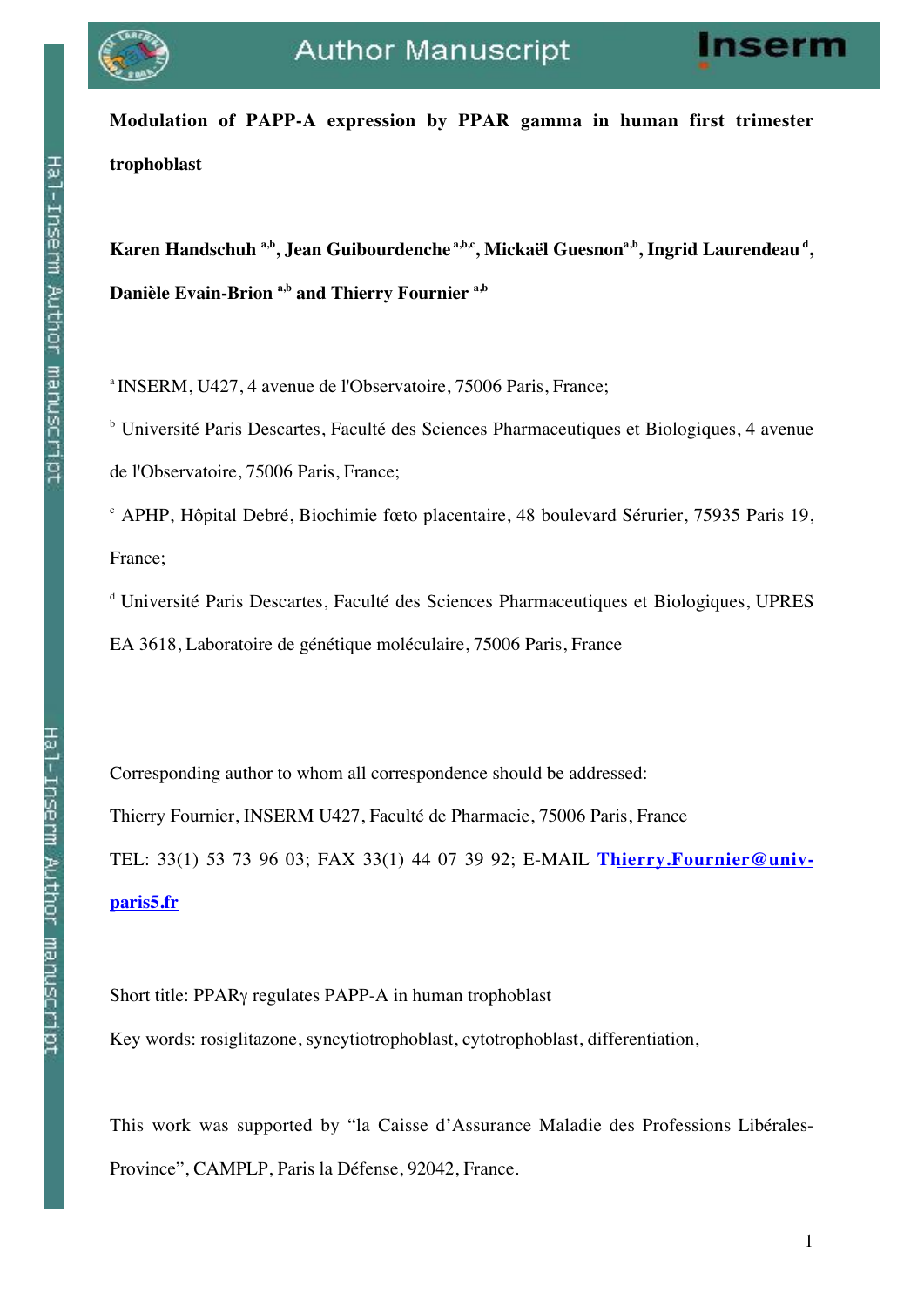# **ABSTRACT**

Pregnancy-associated plasma protein-A (PAPP-A) is a metzincin metalloproteinase that cleaves the insulin-like growth factor (IGF)-dependent binding protein-4 and increases in maternal serum during pregnancy. In human placenta PAPP-A is expressed both in villous cytotrophoblasts (VCT) that cover the chorionic villi and in extravillous cytotrophoblasts (EVCT) of the anchoring villi. Due to the key role of PPARγ in human trophoblast differentiation such as syncytiotrophoblast formation and EVCT invasion, we studied the effect of PPARγ activation on PAPP-A expression using our *in vitro* model of EVCT and VCT primary cultures isolated from the same first trimester chorionic villi. First, we demonstrated that invasive EVCT expressed and secreted 10 times more PAPP-A than VCT did. Then, we showed that activation of PPARγ inhibited PAPP-A gene expression and secretion in EVCT, whereas it had no effect in VCT. Since we have previously shown that PPARγ agonist inhibits EVCT invasion *in vitro*, we suggest that PPARγ-mediated inhibition of PAPP-A might decrease the amount of bioactive IGFII, a factor known to promote trophoblast invasion.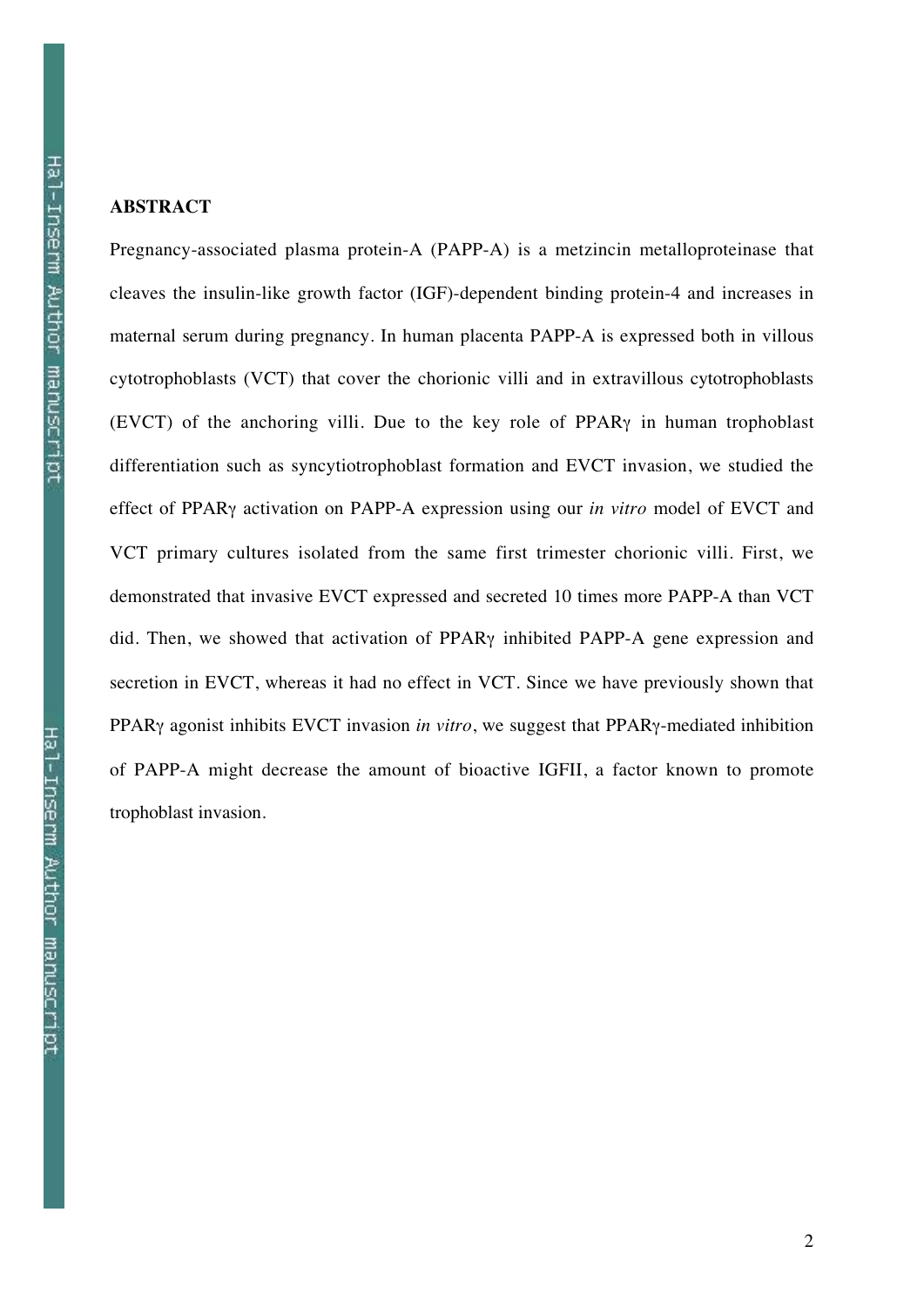### **INTRODUCTION**

The human placenta is characterized by extensive invasion of cytotrophoblasts into the uterus wall allowing direct contact of cytotrophoblasts with the maternal blood (hemomonochorial placentation) and by the extent and specificity of its hormonal production [1]. After the initial phase of nidation, human cytotrophoblasts differentiate along either the villous cytotrophoblast pathway leading to the formation of the syncytiotrophoblast that secretes the majority of placental hormones, or the extravillous cytotrophoblast pathway implicated in the anchoring of chorionic villi in the uterus (Fig. 1A)[2]. The specificity of human placenta has led to the development of *in vitro* models, such as explants [3-6] or primary cell cultures [7-9] allowing the study of human cytotrophoblast differentiation. We recently described a sequential enzymatic method permitting isolation, from the same first trimester chorionic villi, of extravillous and villous cytotrophoblasts that differentiate *in vitro* into invasive cytotrophoblasts or multinucleated syncytiotrophoblast by cell-cell fusion, respectively (10).

Pregnancy-associated plasma protein-A (PAPP-A) was first isolated in the 1970s from the serum of pregnant women [11, 12]. PAPP-A levels increase in the maternal circulation until the end of pregnancy [13, 14] and decline after delivery, suggesting a placental production [14, 15]. PAPP-A is secreted as a dimer of 400 kDa but circulates in maternal blood as a disulfide bound 500 kDa 2:2 complex with the proform of eosinophil major basic protein (pro-MBP). Recently, PAPP-A has been identified in different cell systems and in human pregnancy serum as a metzincin superfamily metalloproteinase, which cleaves the insulin-like growth factor (IGF)-dependent binding protein-4 [16-19]. PAPP-A is expressed in the placenta [20, 21] and more specifically in the villous and extravillous cytotrophoblasts [22, 23, 24, 25] and in the decidua [26]. *In vitro*, PAPP-A is secreted by human endometrial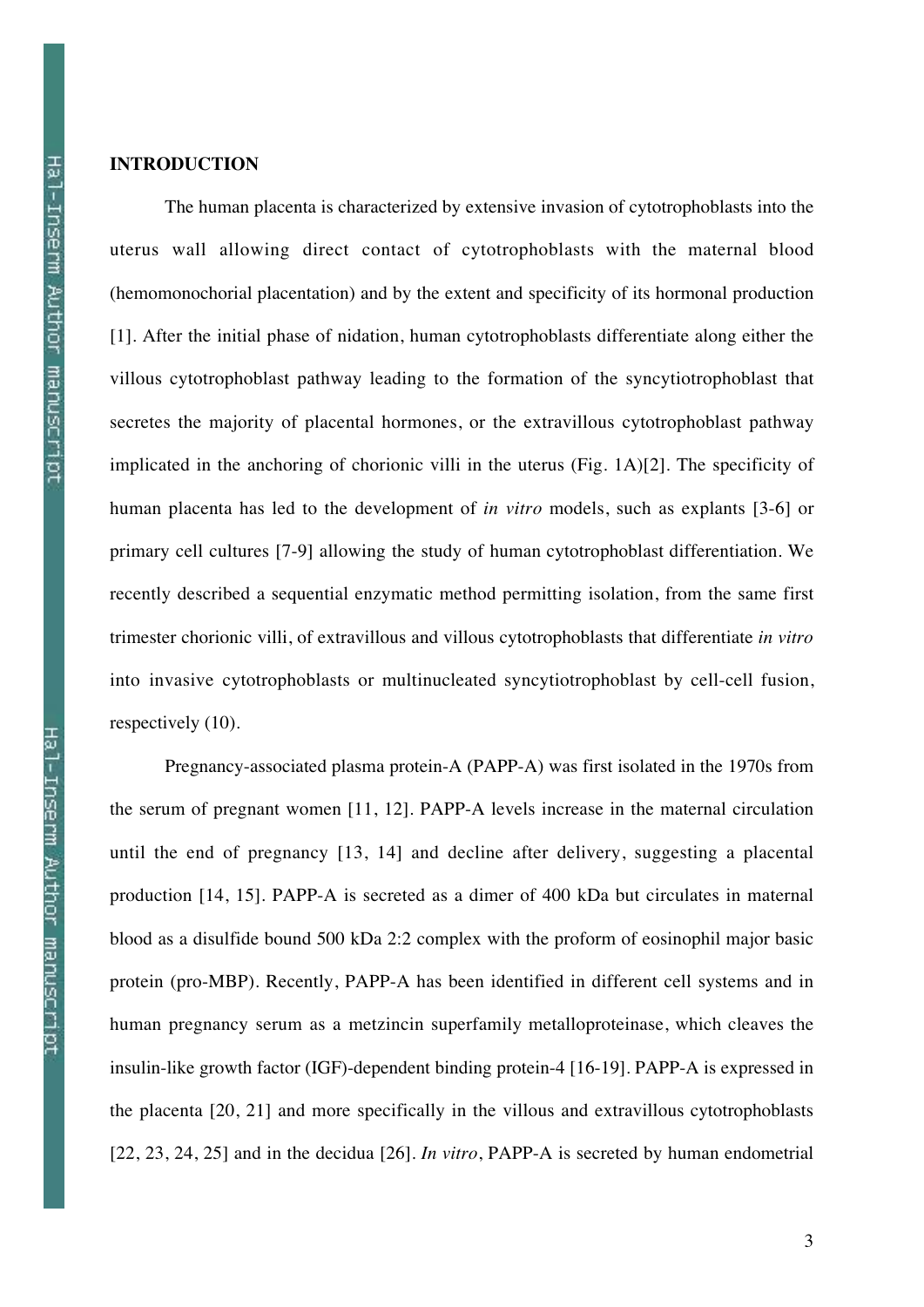cells, decidual cells and trophoblastic cells [25]. Its production is regulated by progesterone [27, 28].

Recent studies have pointed to a key regulatory role for the peroxisome proliferatoractivated receptor-γ (PPARγ) in human trophoblast differentiation and function [30-32]. PPAR $\gamma$  is a member of the nuclear receptor superfamily that controls the expression of a large array of genes in a ligand-dependent manner. DNA binding of PPARγ to its response element requires obligate heterodimerization with another nuclear receptor, the retinoid X receptor (RXR). We have shown *in situ* and *in vitro* that human villous and extravillous trophoblasts express both PPAR<sub>Y</sub> and RXR $\alpha$  [30, 31]. We next demonstrated that activation of PPAR<sub>Y</sub> by ligands from the thiazolidinedione family inhibits invasion of primary extravillous cytotrophoblasts isolated from first trimester placentas [30] and induces differentiation of villous cytotrophoblasts from term placentas and placental hormone gene expression as hCG, hPL and leptin [31].

Due to the key role of  $PPAR\gamma$  in trophoblast differentiation, the aim of this study was to investigate the role of PPARγ in the regulation of PAPP-A gene expression and protein secretion in both villous and extravillous trophoblastic cells isolated from the same first trimester chorionic villi.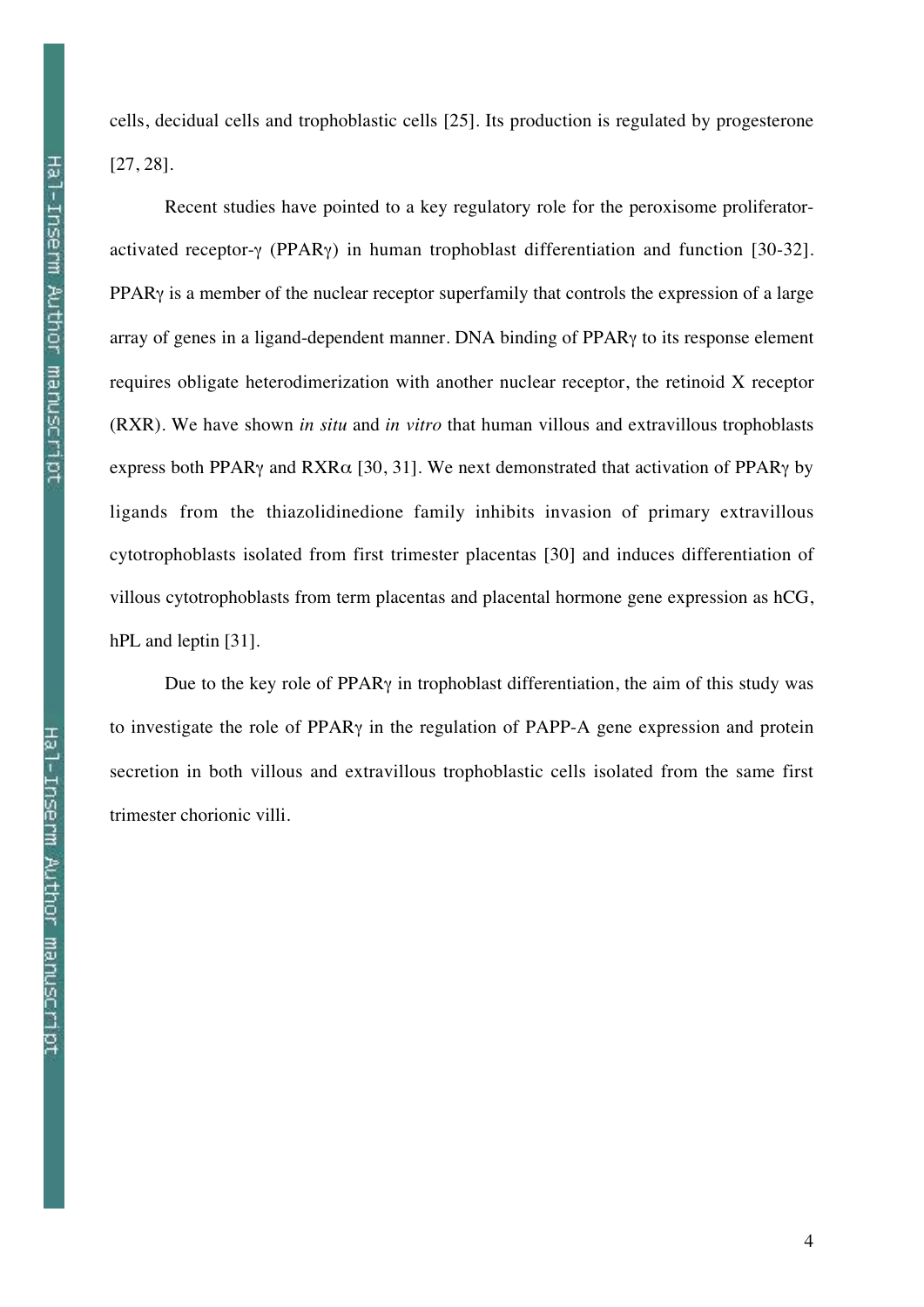## **MATERIALS AND METHODS**

### **Isolation and purification of villous (VCT) and extravillous (EVCT) cytotrophoblasts.**

Placental tissues were obtained from the Department of Obstetrics and Gynecology at Broussais Hospital (Paris, France) during the first trimester (7-12 weeks of gestation) following legal voluntary interruption of pregnancy in patients who had signed informed consent forms. The tissue was washed in  $Ca^{2+}$ ,  $Mg^{2+}$ -free HBSS supplemented with 100 UI/mL penicillin and 100  $\mu$ g/mL streptomycin. Chorionic villi were dissected and rinsed for cell isolation. EVCT and VCT were isolated from the same first trimester chorionic villi by differential trypsin digestion according to Tarrade et al [10] with slight modifications.

For EVCT isolation, the tissue was incubated in HBSS (5 mL/g) containing  $0.125\%$ trypsin (Difco Laboratories, Detroit, Michigan), 4.2 mM  $MgSO<sub>4</sub>$ , 25 mM Hepes, 50 U/mL DNAse type IV (Sigma, Saint-Quentin Fallavier, France) for 35 min at 37°C without agitation. After tissue sedimentation, the supernatant containing isolated EVCT was filtered (100  $\mu$ m pores) and stored in the presence of 10% (v/v) fetal calf serum (FCS) to inhibit trypsin activity. The tissue was washed five to six times with warm HBSS and supernatant fractions pooled. Cells were centrifuged at 300 X g for 10 min, washed twice in HBSS supplemented with 10% FCS and filtered through a 50 µm pore nylon membrane. The cell suspension was carefully layered over a discontinuous Percoll gradient and centrifuged for 25 min at 1000 X g. The layer corresponding to 40-45% Percoll containing cytotrophoblasts was washed twice in HBSS supplemented with 10% FCS. Cells were diluted to a concentration of 2.5 x  $10^5$  cells/mL in DMEM supplemented with 10% FCS, 2 mM glutamine, 100 UI/mL penicillin and 100 µg/mL streptomycin and plated on Matrigel-coated (5 mg/mL; Collaborative Biomedical Products, Le Pont de Claix, France) 35-mm Falcon culture dishes.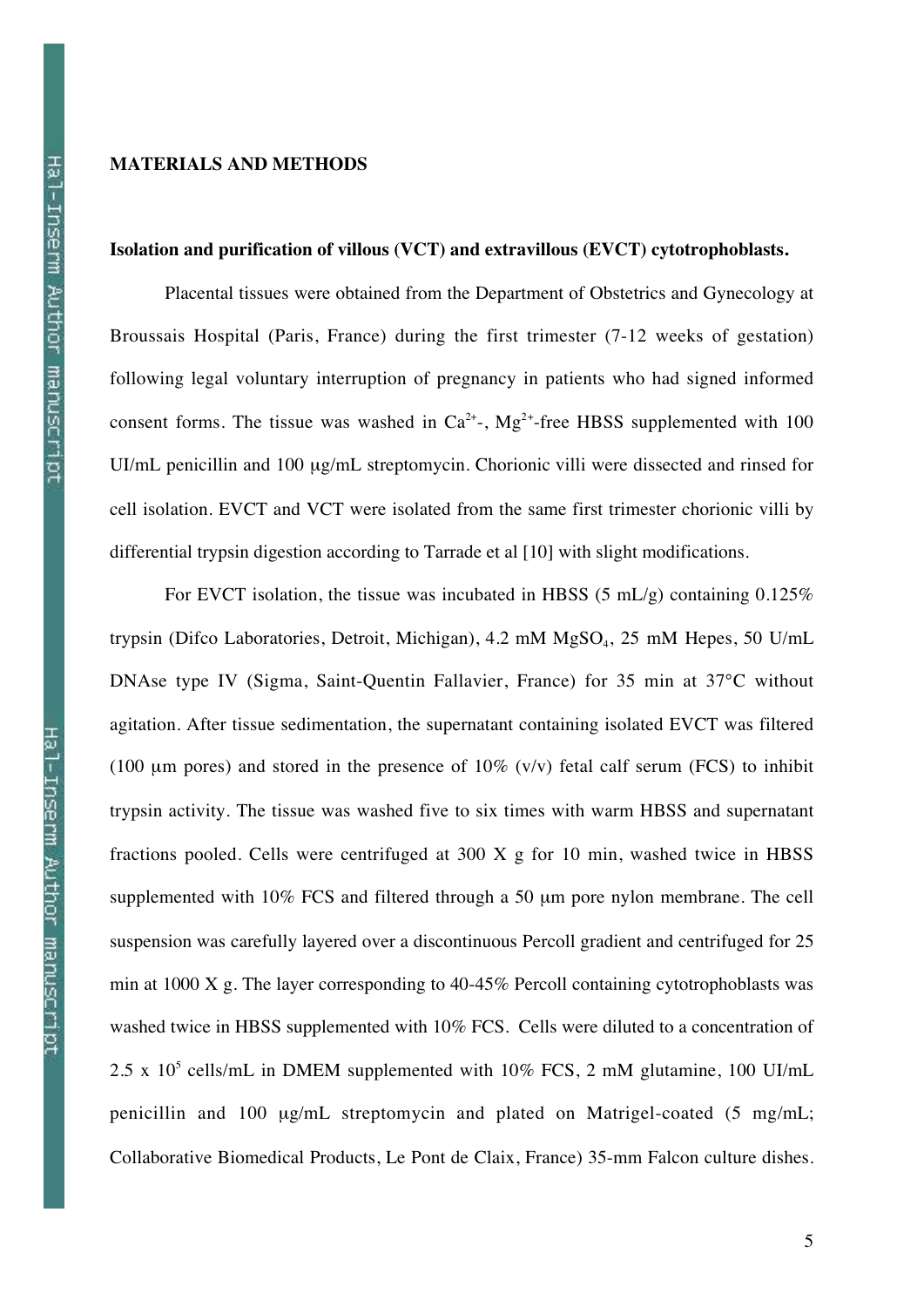After 2 h of culture in 5%  $CO<sub>2</sub>$  at 37°C, cells were carefully washed three times to eliminate non-adherent cells. These purified primary EVCT were characterized using immunocytochemistry and real-time PCR and were shown to express *in vitro* the specific markers of human invasive EVCT *in situ* as described previously *i.e.* cytokeratin 7, human leukocyte antigen G , human placental lactogen, *c-erb*B2 and α5β1 [10].

VCT isolation was based on the methods of Kliman et al [33] and is a modified version of Tarrade et al [10]. After EVCT isolation, the same chorionic villi were incubated for 30 min at 37°C without agitation in 5 mL/g of tissue of the digestion buffer described above but containing only 0.0625% trypsin. The first 30 min trypsin digestion, containing a mix of EVCT and VCT, was discarded. The chorionic villi were then incubated in the same trypsin solution for 30 min and twice for 15 min at 37°C without agitation and finally washed with warm HBSS. Each time, the supernatant containing VCT was collected after tissue sedimentation, filtered (100  $\mu$ m pores), and incubated on ice with 10% FCS (v/v) to stop trypsin activity. After Percoll gradient fractionation, cells were diluted to a concentration of 1.25 x  $10^6$  cells/mL in DMEM supplemented with  $10\%$  FCS, 2 mM glutamine, 100 UI/mL penicillin and 100 µg/mL streptomycin and plated on 35-mm or 60-mm TPP (Techno Plastic Products) culture dishes. VCT were incubated overnight in  $5\%$  CO<sub>2</sub> at  $37^{\circ}$ C and washed three times to eliminate non-adherent cells. Purified VCT cultures were characterized by the observation of cell aggregates and syncytiotrophoblast at 48 h and 72 h, respectively.

Cells were treated with 1 µM of a PPARγ agonist, rosiglitazone (BRL49653, Cayman Chemical, Ann Arbor, MI).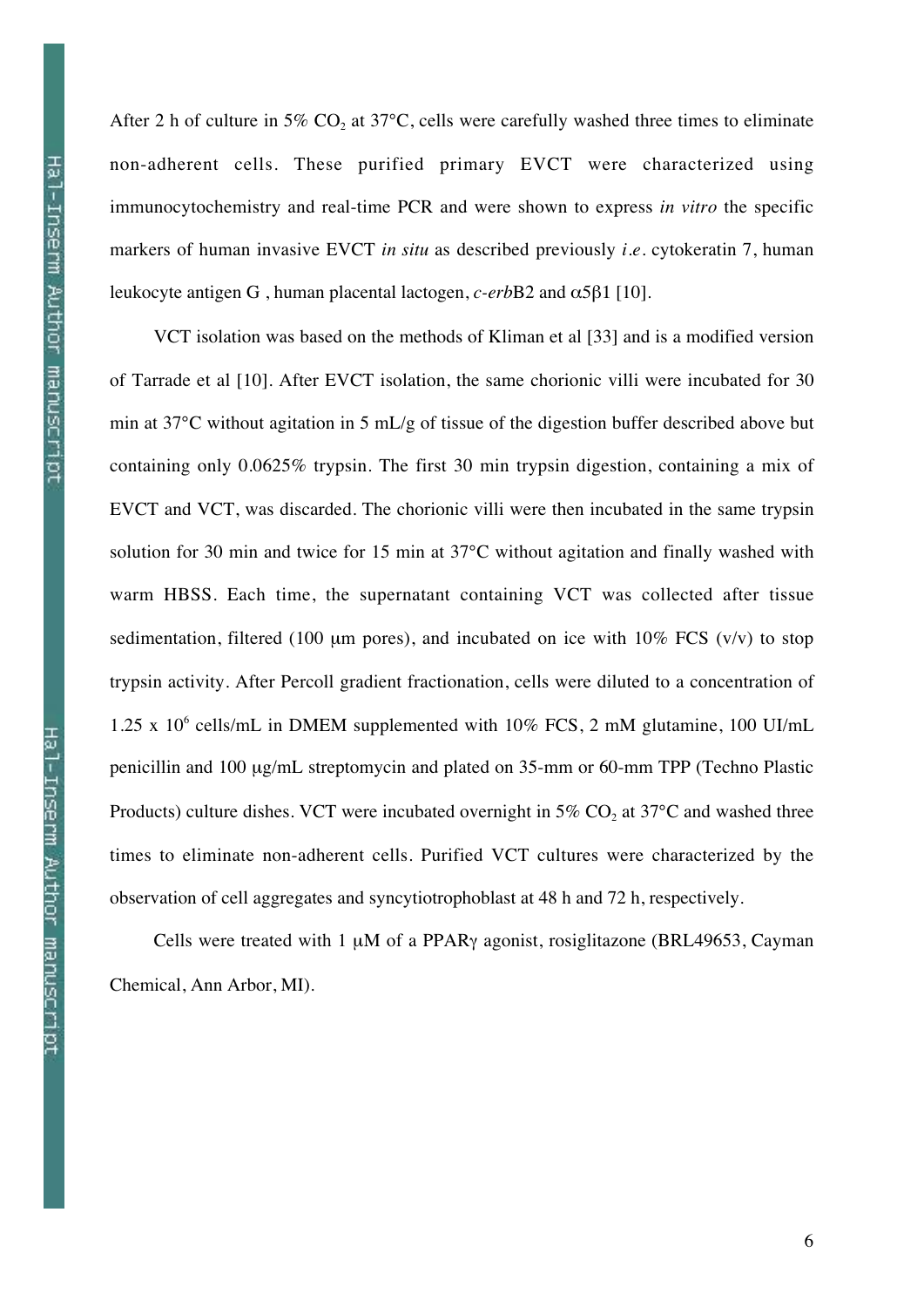### **Immunocytochemistry**

### *Cytokeratin 7 immunodetection*

Cultured VCT and EVCT were fixed for 20 min in 4% paraformaldehyde. Saturation of unspecific sites was performed with 7% dunkey serum diluted in PBS for 1 h at room temperature. Primary antibody (monoclonal mouse anti-CK7, 1/200, DAKO, France) diluted in PBS containing 1% BSA was added for 2 h at room temperature and amplified with the secondary antibody (FITC-conjugated donkey anti-mouse IgG1, 1/300, Jackson Immunoresearch Labotories, West Groove, PA) diluted in PBS for 1 hour in dark at room temperature. Cells were mounted in a fluorescent Dapi mounting medium, examined and photographed on an Olympus BX60 epifluorescence microscope.

## *PAPP-A immunodetection*

Cultured VCT were fixed for 8 min in methanol at –20°C. Saturation of unspecific sites was performed as described above. Primary antibody (APS13: monoclonal mouse anti-PAPP-A, 1/100, Cisbio international France) diluted in PBS containing 1% BSA was added for 2 h at room temperature and amplified as described above. Negative control was obtained by substituting the primary antibody by a mouse isotypic IgG1 (Jackson Immunoresearch Labotories, West Groove, PA). Cells were mounted and examined as described above.

For cultured EVCT, human IgG (1:200, Jackson Immunoresearch Labotories, West Groove, PA) were added to the donkey serum solution and saturation was performed overnight at 4°C. Primary and secondary antibodies were diluted in this saturation solution and immunostaining was performed as described above.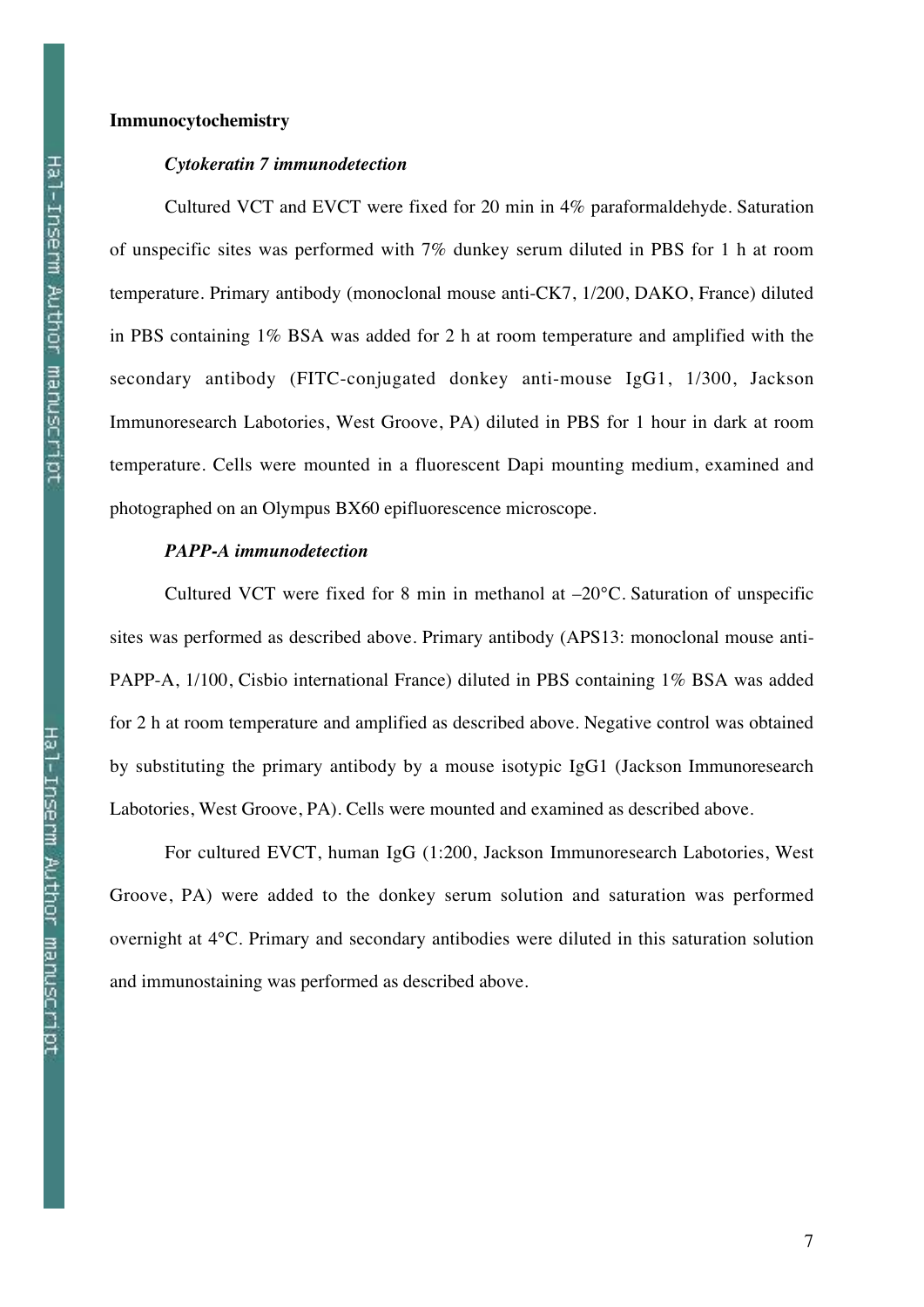## **DNA quantification**

Cell pellets were lysed in 5 M GuSCN, 0.1 M EDTA, pH 7 and stored at –80°C until use. DNA was quantified by fluorometry using the fluorochrome Hœchst 33258 as described by Labarca and Paigen [34].

#### **Quantification of specific transcripts by real-time RT-PCR**

Total RNA was extracted from 48 h-cultured primary EVCT and 24, 48 and 72 hcultured VCT, using TRIzol®Reagent. cDNA synthesis and PCR amplification were performed as described previously [35]. PAPP-A transcripts were amplified using an ABI Prism 7700 Sequence Detection System (Perkin-Elmer Applied Biosystems, Foster City, CA) and the Syber Green PCR Core Reagents kit (Perkin-Elmer Applied Biosystems). The PPIA gene coding the peptidyl prolyl isomerase A was used as the endogenous RNA control and each sample was normalized on the basis of its PPIA content. (PAPP-A primers: (+) CAGAATGCACTGTTACCTGGA, (-) GCTGATCCCAATTCTCTTTCA; PPIA primers: (+) GTCAACCCCACCGTGTTCTT, (-) CTGCTGTCTTTGGGACCTTGT)

## **PAPP-A assay**

Each 24 hours, culture media were removed and stored, and fresh medium was added. PAPP-A concentrations in culture media of 24h-, 48h- and 72h-cultured VCT and EVCT were determined using TRACE (time-resolved amplified cryptate emission) technology on the KRYPTOR automated immunofluorescent analyzer (Brahms, Berlin, Germany) as described elsewhere [25]. The PAPP-A assay was performed with mouse monoclonal antibodies (APS 20 and APS 30) against the circulating complex PAPP-A/ProMBP [36]. This assay was standardized against World Health Organization (WHO) IRP 78/610 reference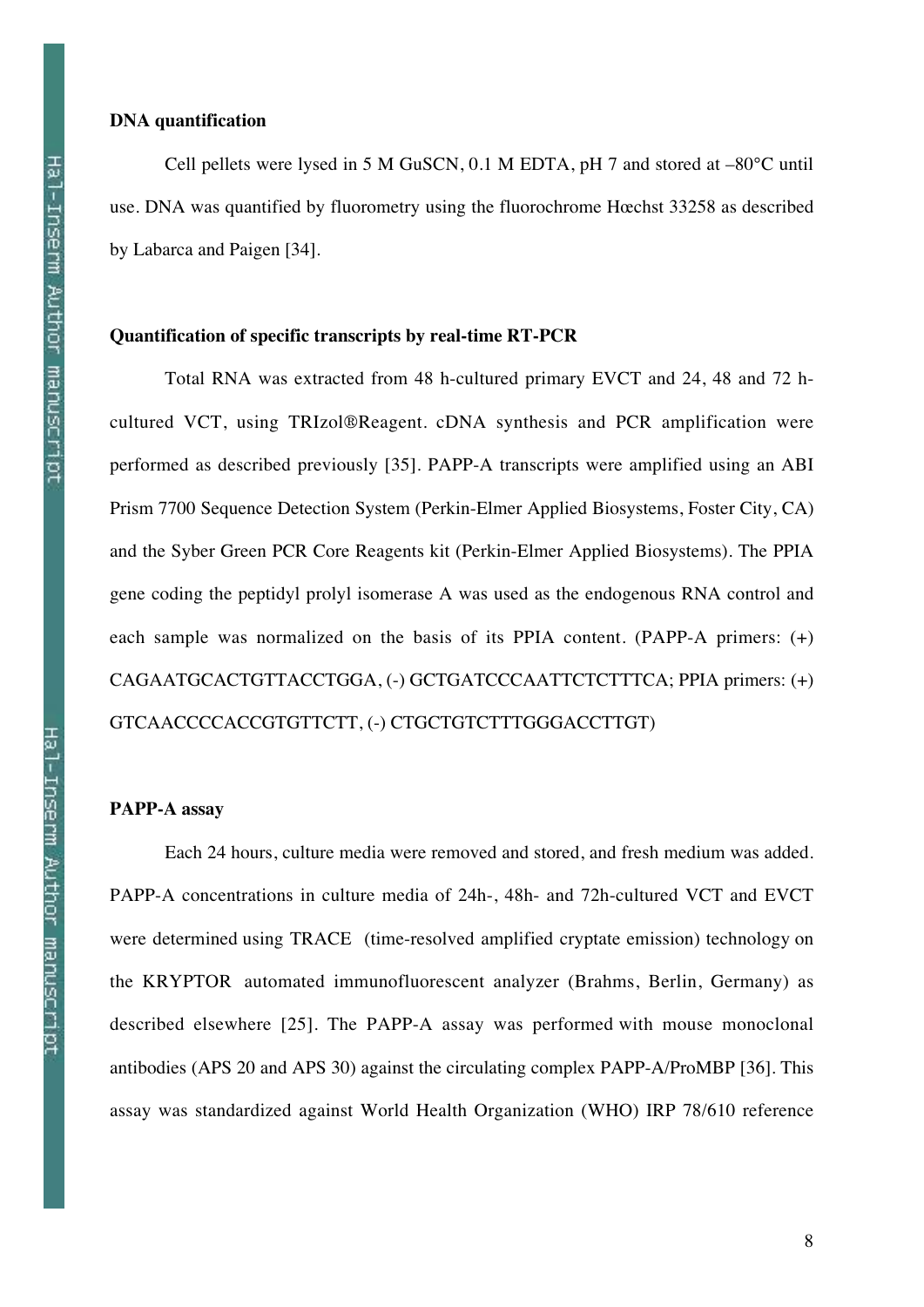material. The detection limit is 4 mU/L, and the within- and between-run coefficients of variation are 0.6% and 1.4%, respectively.

# **Statistical analysis**

Values represent the mean  $\pm$  SEM of 3 to 7 separate cultures obtained from different placentas. The Mann and Whitney U test was used for comparison between groups and results were considered significant for  $p < 0.05$ .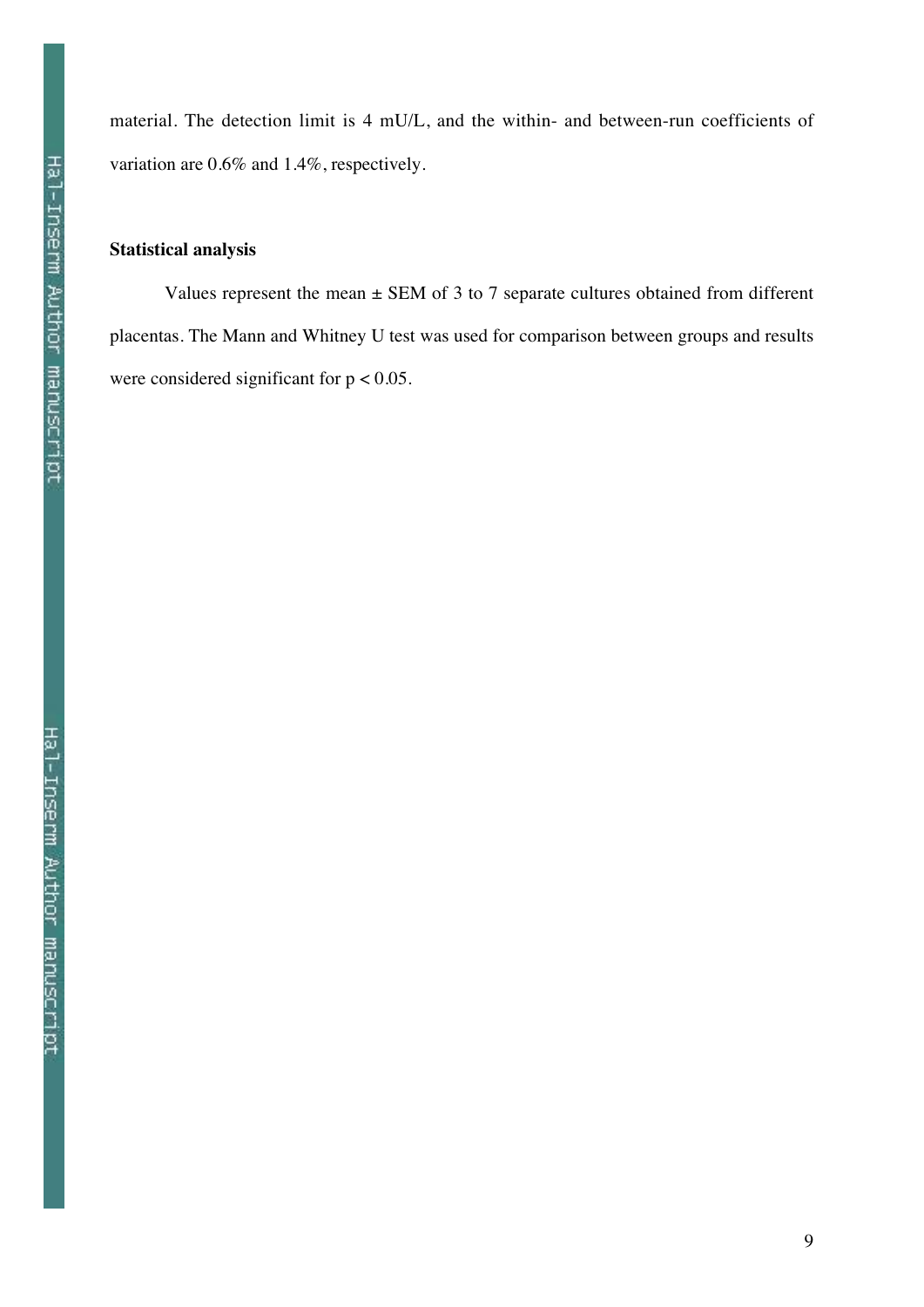# **RESULTS**

### **Immunodetection of PAPP-A in villous and extravillous cytotrophoblast** *in vitro***.**

We investigated the *in vitro* expression of PAPP-A in culture of villous and extravillous cytotrophoblasts isolated from first trimester chorionic villi. Figure 2A shows immunodetection of PAPP-A in cultured-VCT. Mononucleated VCT isolated from early placentas adhere to plastic dish, aggregate and fuse *in vitro* within 72h to form a syncytiotrophoblast (Fig. 1B, upper panel), as described previously [33]. We detected PAPP-A *in vitro* in the cytoplasm of isolated, aggregated villous cytotrophoblasts (data not shown) and syncytiotrophoblast (Fig. 2A, left panel). Extravillous cytotrophoblasts need extracellular matrix-coated dishes for adhesion and culture. They display an invasive phenotype and emit pseudopodia after 48 h of culture on Matrigel (Fig. 1B, lower panel). They express specific markers and are able to invade Matrigel in Boyden chambers [10, 30]. PAPP-A was also detected in the cytoplasm of these cells (Fig. 2B, left panel).

### **Production of PAPP-A in human cytotrophoblasts** *in vitro*

We next analysed the expression and the secretion of PAPP-A in VCT and EVCT cytotrophoblasts. As shown in figure 2A, PAPP-A levels in VCT culture medium increased significantly during the 72 h-culture period (P<0.05 at 48 h vs 24 h and P<0.01 at 72 h vs 24 h), even though the increase in mRNA levels was not significant. PAPP-A transcripts were largely expressed in 48 h-cultured EVCT while PAPP-A secretion increased in the same time as the cells acquire their invasive phenotype, with a 12-fold increase between 24 and 72 hours of culture (P<0.01, Fig. 2B).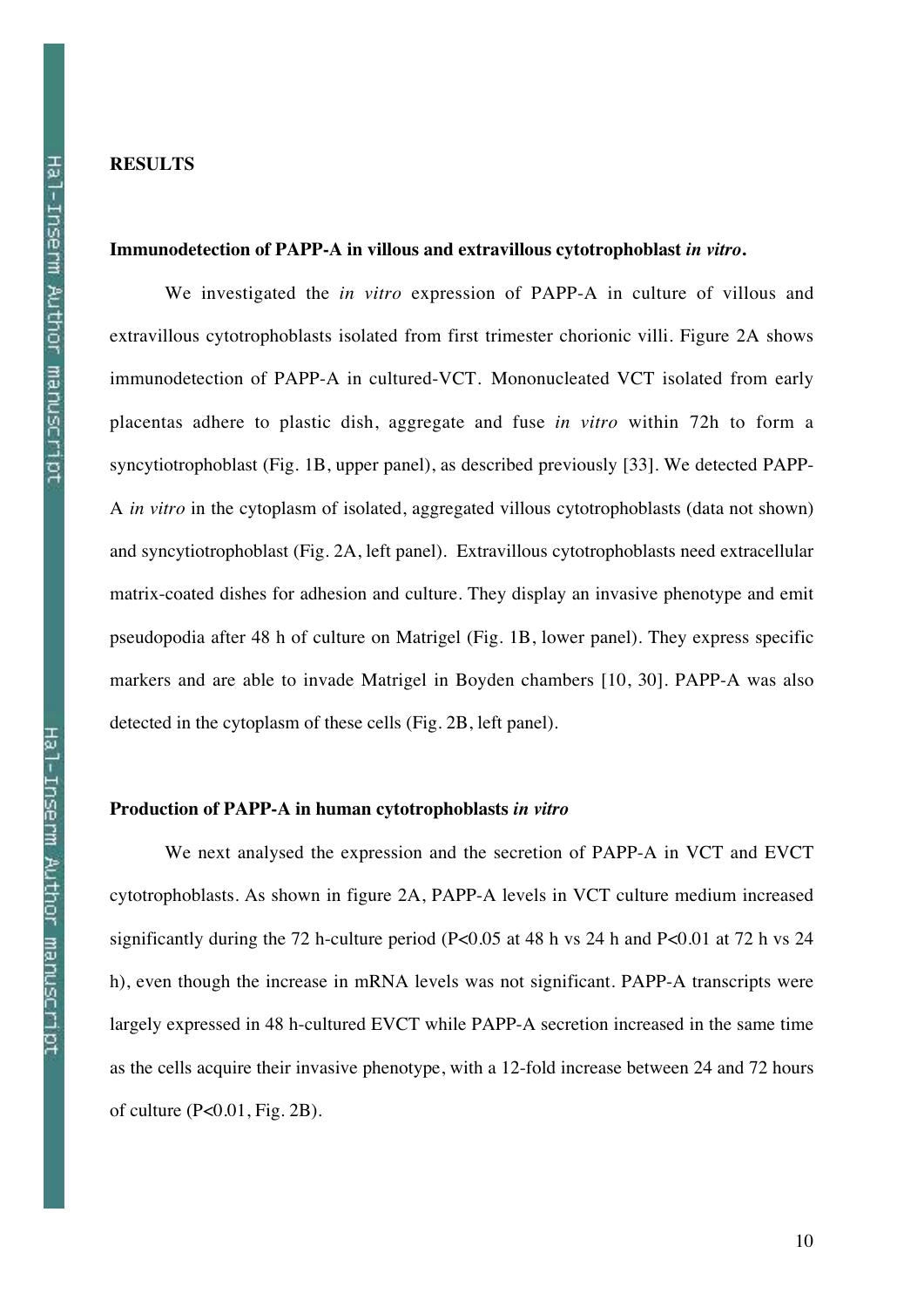We then compared PAPP-A expression in VCT and EVCT. PAPP-A mRNA content was significantly higher in EVCT than VCT: 11 fold increase at 48 h (Fig. 2B, middle panel; *P*<0.01), and 13 and 5 fold increase at 24 h (P<0.01) and 72 h (P<0.05) respectively (data not shown). Concomitantly, PAPP-A levels in cell culture medium were higher in EVCT than in VCT (Fig.2B, right panel). At 48 h and 72 h of culture EVCT secreted 8 (*P*<0.001) and 9 (*P*<0.01) fold more PAPP-A than aggregated VCT and syncytiotrophoblast, respectively.

### **PPAR**γ **modulates PAPP-A expression and secretion in human cytotrophoblasts** *in vitro***.**

We previously showed that PPARγ regulates VCT and EVCT functions, i.e. endocrine function and cell invasion, respectively. In the present work, we investigated the role of PPARγ in the regulation of PAPP-A gene expression. VCT primary cells were incubated for 24 h, 48 h and 72h with 1 µM of the PPARγ activator rosiglitazone and EVCT only for 48 h, and PAPP-A transcript levels and protein secretions were analyzed (Fig. 3). In VCT, neither PAPP-A transcript levels nor PAPP-A secretion were significantly affected by PPARγ agonist treatment irrespective of the time of culture (Fig. 3A). By contrast, after 48 h of culture, PAPP-A transcripts were significantly decreased by 70% in EVCT after PPARγ activation (Figure 3B, left panel; *P*<0.01). Concomitantly, the PPARγ agonist significantly decreased PAPP-A secretion by 35% in EVCT culture supernatant (Figure 3A, right panel; *P*<0.05).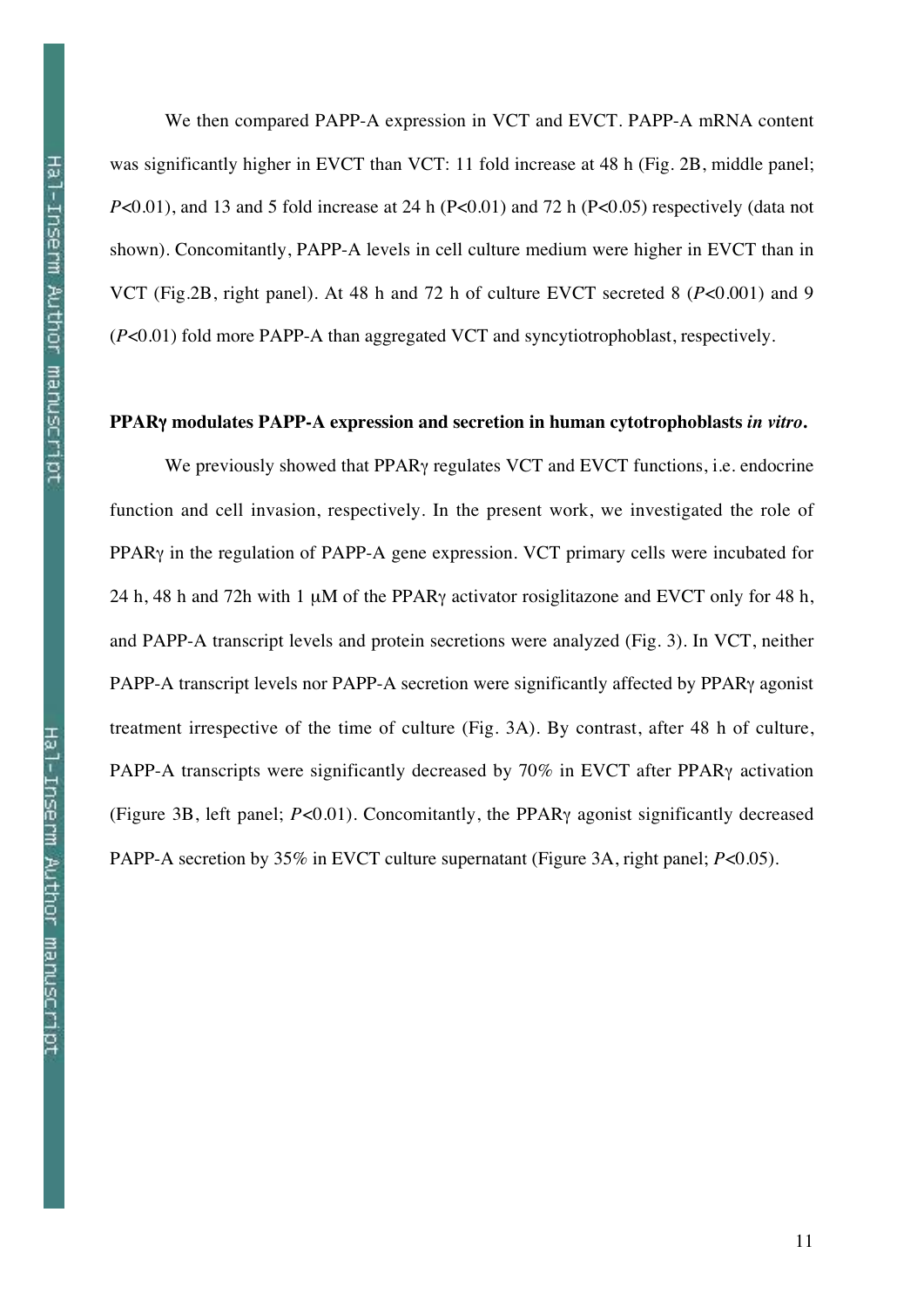# **DISCUSSION**

In this study, using specific tools and *in vitro* models, we showed that PAPP-A was expressed and secreted by well-characterized trophoblastic cells populations [10, 37, 38] i.e. both villous and extravillous cytotrophoblasts isolated from first trimester human chorionic villi. Indeed, human placenta, but not mouse placenta [39], contains high levels of PAPP-A mRNA [21] as compared with other tissues. However, the precise sources of PAPP-A during pregnancy are controversial. Published data vary according to the sensitivity of the assay (e.g. *in situ* hybridization versus RT-PCR). The specificity of the antibodies used is also of importance because the antibodies may recognize either PAPP-A or ProMBP and, in some cases, other ligands of ProMBP such as C3 and haptoglobin [40, 21]. Monoclonal antibodies targeting either PAPP-A or proMBP have recently been developed [36, 41], but little *in vitro* data have been published to date. Using these specific tools, we recently showed that PAPP-A expression increased with *in vitro* differentiation of term villous cytotrophoblasts [25]. In this study, using the same tools, we showed that expression and secretion of PAPP-A were about ten times higher in extravillous cytotrophoblasts than in villous cytotrophoblasts isolated from the same first trimester placentas.

Considering the different functions of villous and extravillous cytotrophoblasts during pregnancy, our results suggest that placental PAPP-A from villous or extravillous origin might play different roles. Indeed, PAPP-A physiological functions are still under investigation. PAPP-A is a protease able to cleave the insulin-like growth factor (IGF) dependent binding protein-4. PAPP-A cleavage of IGFBP-4 occurs in the presence of IGFs whereas the cleavage of IGFBP-5 is independent of IGFs [42]. This PAPP-A enzymatic activity is inhibited by proMBP [18]. Produced by the syncytiotrophoblast, PAPP-A is therefore secreted directly into the maternal blood due to the position (bathing in maternal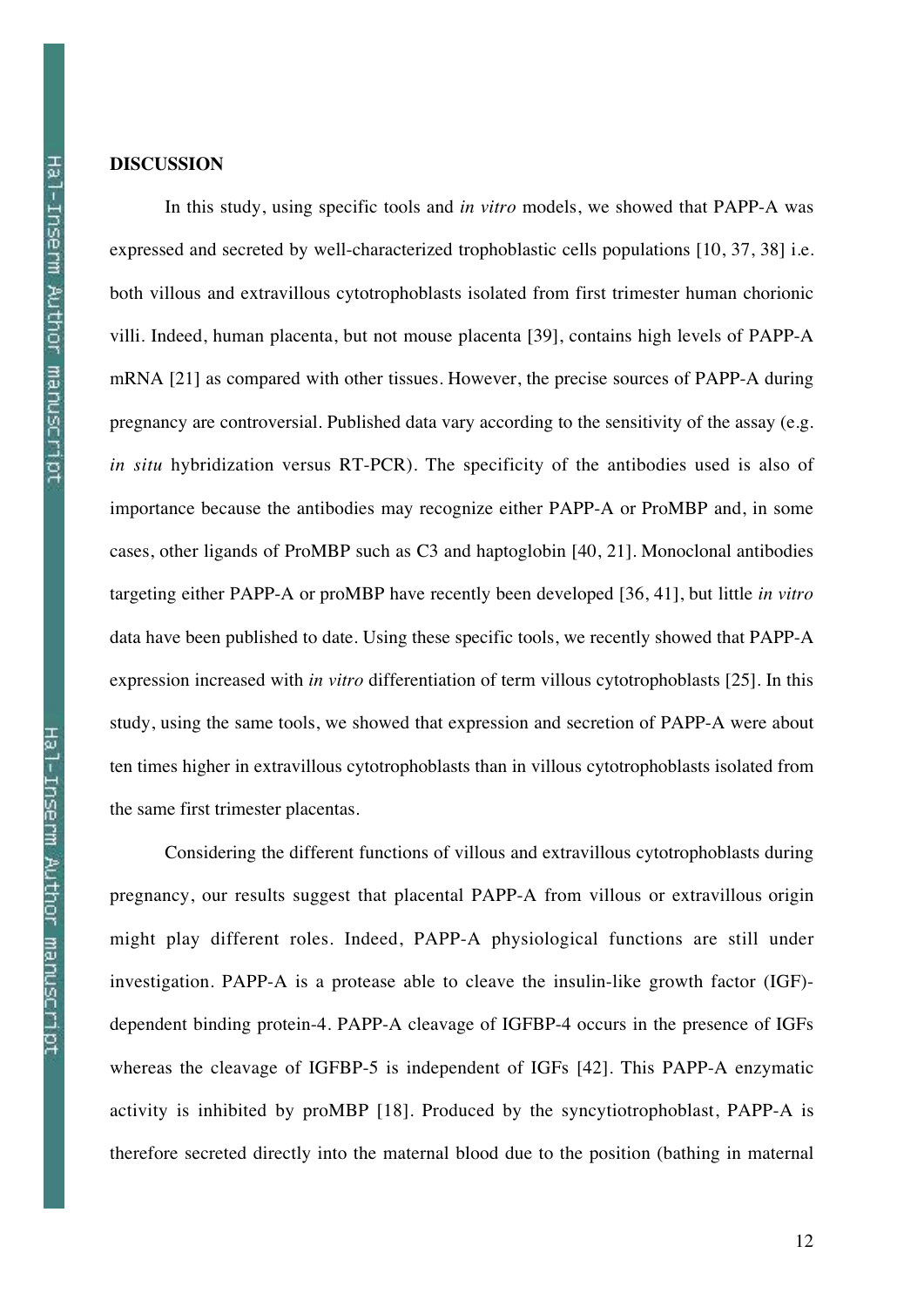blood after 12 weeks of pregnancy) and the major endocrine functions of the syncytiotrophoblast. Thus, PAPP-A might be involved in the decrease of IGFBP-4 levels in maternal serum during human pregnancy [43, 44]. The high levels of PAPP-A secretion and expression by extravillous cytotrophoblasts suggest a possible important role for this protease at the implantation site by controlling the trophoblast invasion process through a paracrine or autocrine pathway. Indeed as suggested, PAPP-A might be an important regulator of local IGF bioavailability and cell growth [29]. IGFBP-4, highly expressed in placental bed [45], is a modulator of IGF activity [46] as proteolysis of IGFBP-4 enhances IGF bioactivity [19]. IGFII mRNA were reported to be expressed by the extravillous trophoblasts *in situ* [45] and was shown to stimulate trophoblast invasion *in vitro* [47].

This study pointed out for the first time the role of PPARγ in the modulation of PAPP-A expression. Modulation of the PAPP-A gene expression is not well characterized. PAPP-A expression is stimulated in ovaries by hCG [48] and its placental production is regulated by progesterone [27-29]. In human cytotrophoblasts, we observed a different effect of PPARγ stimulation depending upon villous or extravillous origin. In villous trophoblastic cells, PPARγ stimulation had no effect on PAPP-A mRNA levels and protein secretion. By contrast, the PPARγ agonist significantly inhibits PAPP-A gene expression and secretion by extravillous trophoblastic cells. Inhibition of PAPP-A expression and secretion by PPARγ ligands might play a role in IGF bioactivity, particularly by decreasing the amount of bioactive IGFII, which has been described to promote trophoblast invasion. We previously showed that PPAR $\gamma$ /RXR $\alpha$  heterodimers control the invasive properties of human EVCT. We suggest that PPARγ−mediated inhibition of trophoblast invasion involves the PAPP-A/IGF II cascade.

In conclusion this study shows that, depending upon the cell type, i.e., villous or extravillous cytotrophoblasts, activation of PPARγ might have different effects on the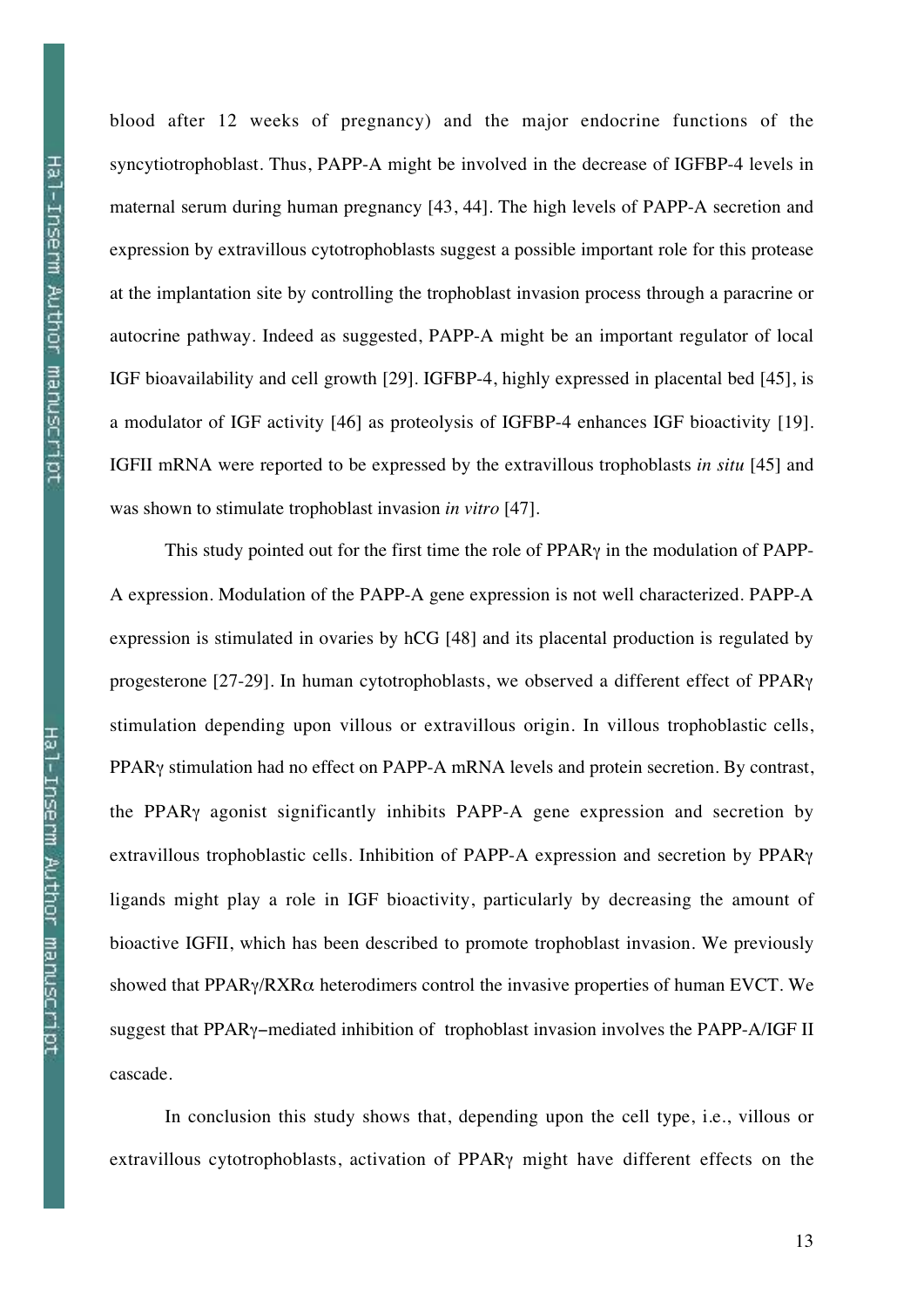expression of the same gene (PAPP-A), and points to the complex mechanisms involved in human trophoblast differentiation and functions. Our results underscore a new mechanism by which PPARγ might control human trophoblastic invasion.

# **Acknowledgement**

We thank R. Lecomte (Brahms, France) and Gersende Flament (Robert Debré hospital biochemistry department) for their technical assistance. We are also grateful to D. Pons (Cis Bio international, France) for providing us the monoclonal antibodies against PAPP-A.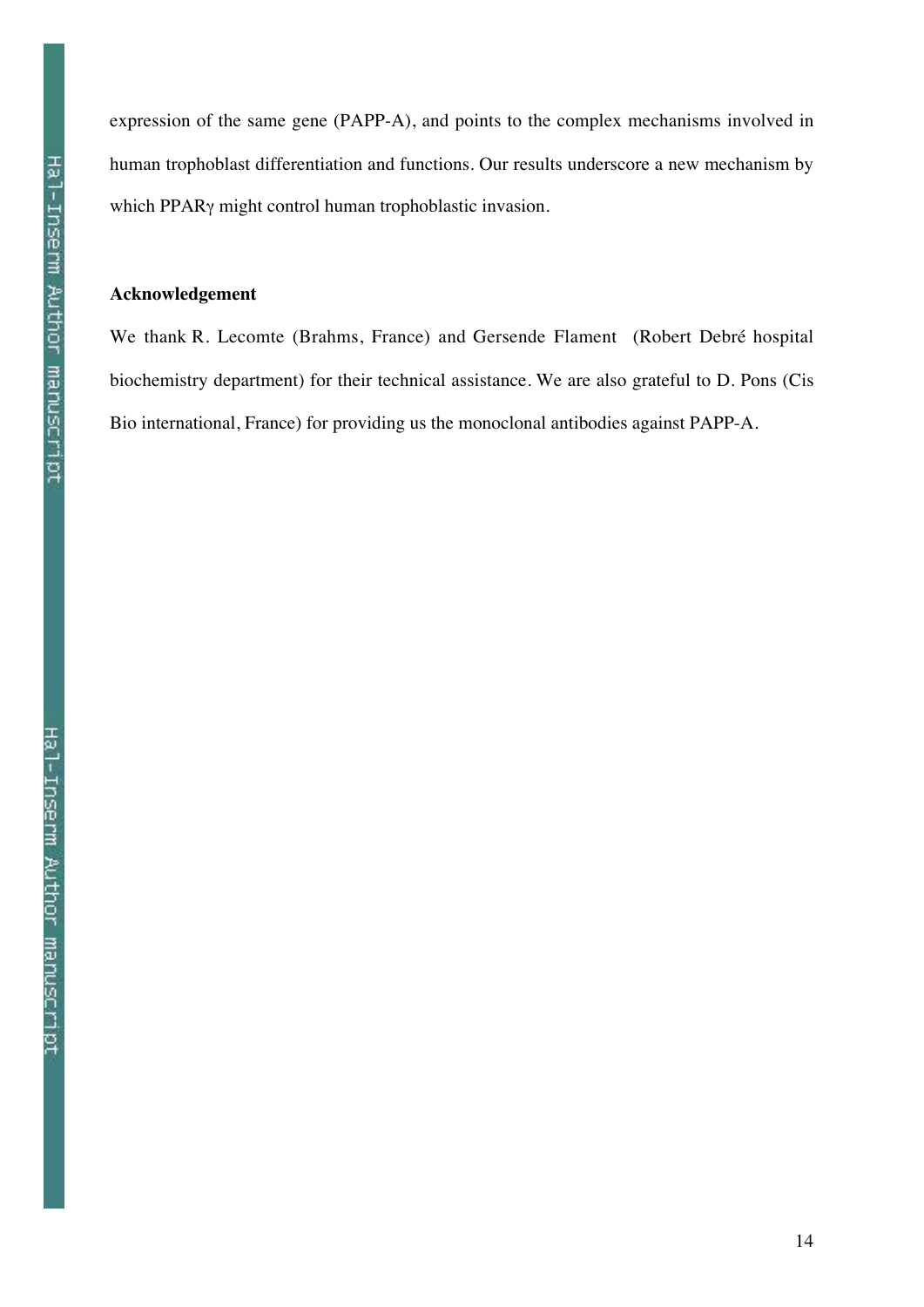# **REFERENCES**

[1] **Malassine A, Frendo JL, Evain-Brion D** A comparison of placental development and endocrine functions between the human and mouse model. Hum Reprod Update 2003 ; 9:531-9.

[2] **LokeYW and King A** Human Implantation. Cell Biology and Immunology, Cambridge ed. 1995

[3] **Caniggia I, Taylor CV, Ritchie JW, Lye SJ, Letarte M** Endoglin regulates trophoblast differentiation along the invasive pathway in human placental villous explants. Endocrinology 1997 ; 138:4977-88.

[4] **Haigh T, Chen C, Jones CJ, Aplin JD** Studies of mesenchymal cells from 1st trimester human placenta: expression of cytokeratin outside the trophoblast lineage. Placenta ; 20:615- 25.

[5] **Lala PK, Khoo NKS, Guimond MJ and Chakraborty C** Control mechanisms in human trophoblast proliferation and invasivness : their derangement during trophoblastic tumor progression. Trophoblast Res. 1999 ; 13:119-136.

[6] **Aplin JD, Haigh T, Jones CJ, Church HJ, Vicovac L** Development of cytotrophoblast columns from explanted first-trimester human placental villi: role of fibronectin and integrin alpha5beta1. Biol Reprod. 1999 ; 60:828-38.

[7] **Genbacev O, Zhou Y, Ludlow JW, Fisher SJ** Regulation of human placental development by oxygen tension. Science 1997 ; 277:1669-72.

[8] **Librach CL, Werb Z, Fitzgerald ML, Chiu K, Corwin NM, Esteves RA, Grobelny D, Galardy R, Damsky CH, Fisher SJ** 92-kD type IV collagenase mediates invasion of human cytotrophoblasts. J Cell Biol. 1991; 113:437-49.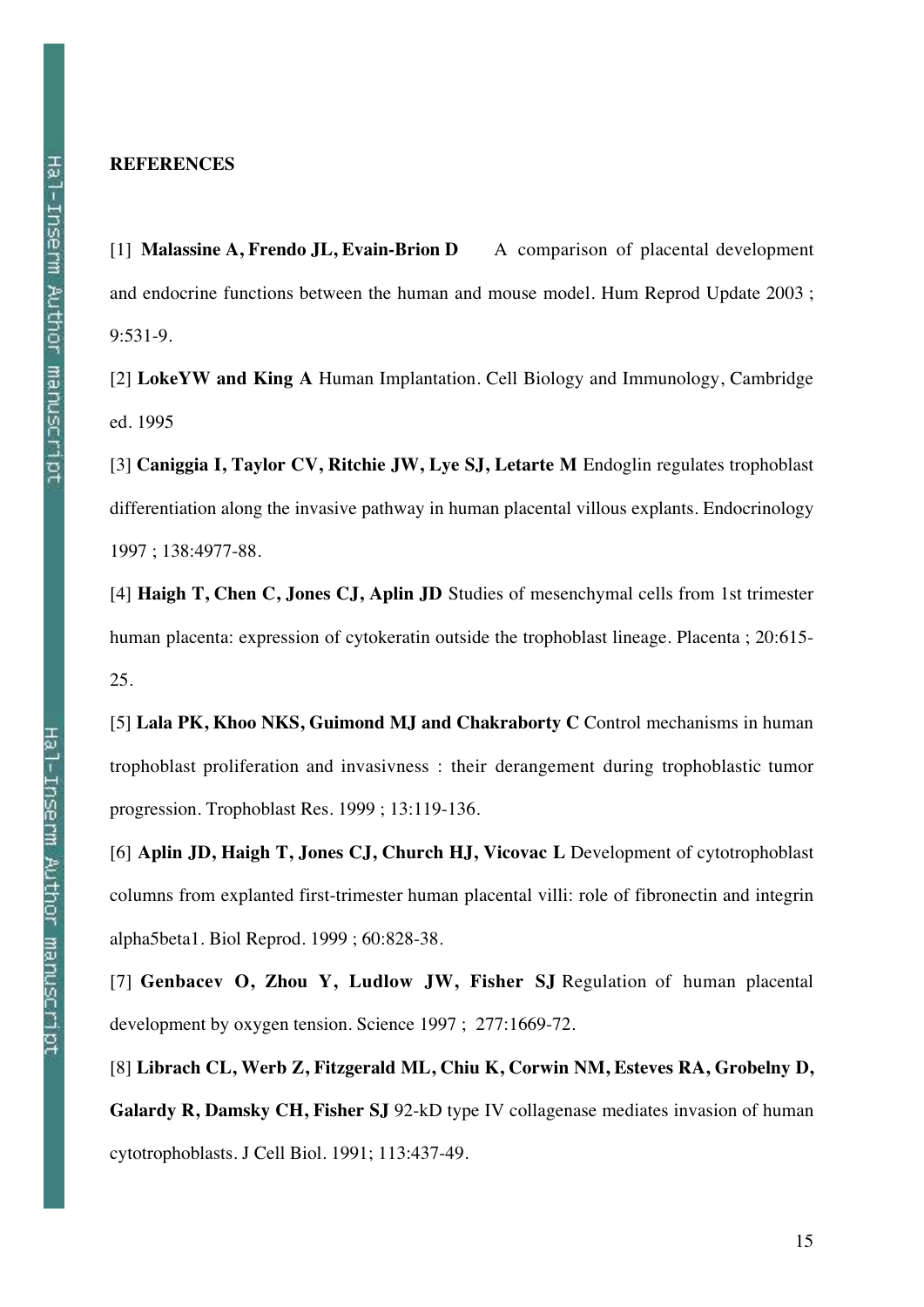[9] **Rong-Hao L, Luo S, Zhuang LZ** Establishment and characterization of a cytotrophoblast cell line from normal placenta of human origin. Hum Reprod 1996 ; 11:1328-33.

[10] **Tarrade A, Lai Kuen R, Malassine A, Tricottet V, Blain P, Vidaud M, Evain-Brion D** Characterization of human villous and extravillous trophoblasts isolated from first trimester placenta. Lab Invest 2001; 81:1199-211

[11] **Lin TM, Galbert SP, Kiefer D, Spellacy WN, Gall S** Characterization of four human pregnancy-associated plasma proteins. Am J Obstet Gynecol. 1974 ; 118:223-36.

[12] **Bischof P** Purification and characterization of pregnancy associated plasma protein A (PAPP-A). Arch Gynecol. 1979 ; 227:315-26.

[13] **Lin TM, Halbert SP, Spellacy WN** Measurement of pregnancy-associated plasma proteins during human gestation. J Clin Invest. 1974 ; 54:576-82.

[14] **Bischof P, Duberg S, Herrmann W, Sizonenko PC** Amniotic fluid and plasma concentrations of pregnancy-associated plasma protein-A (PAPP-A) throughout pregnancy: comparison with other fetoplacental products. Br J Obstet Gynaecol. 1982 ; 89:358-63.

[15] **Folkersen J, Grudzinskas JG, Hindersson P, Teisner B, Westergaard JG** Pregnancyassociated plasma protein A: circulating levels during normal pregnancy.Am J Obstet Gynecol. 1981 ; 139:910-4.

[16] **Lawrence JB, Oxvig C, Overgaard MT, Sottrup-Jensen L, Gleich GJ, Hays LG, Yates JR 3rd, Conover CA** The insulin-like growth factor (IGF)-dependent IGF binding protein-4 protease secreted by human fibroblasts is pregnancy-associated plasma protein-A. Proc Natl Acad Sci U S A. 1999 ; 96:3149-53.

[17] **Conover CA, Oxvig C, Overgaard MT, Christiansen M, Giudice LC** Evidence that the insulin-like growth factor binding protein-4 protease in human ovarian follicular fluid is pregnancy associated plasma protein-A. J Clin Endocrinol Metab. 1999 ; 84:4742-5.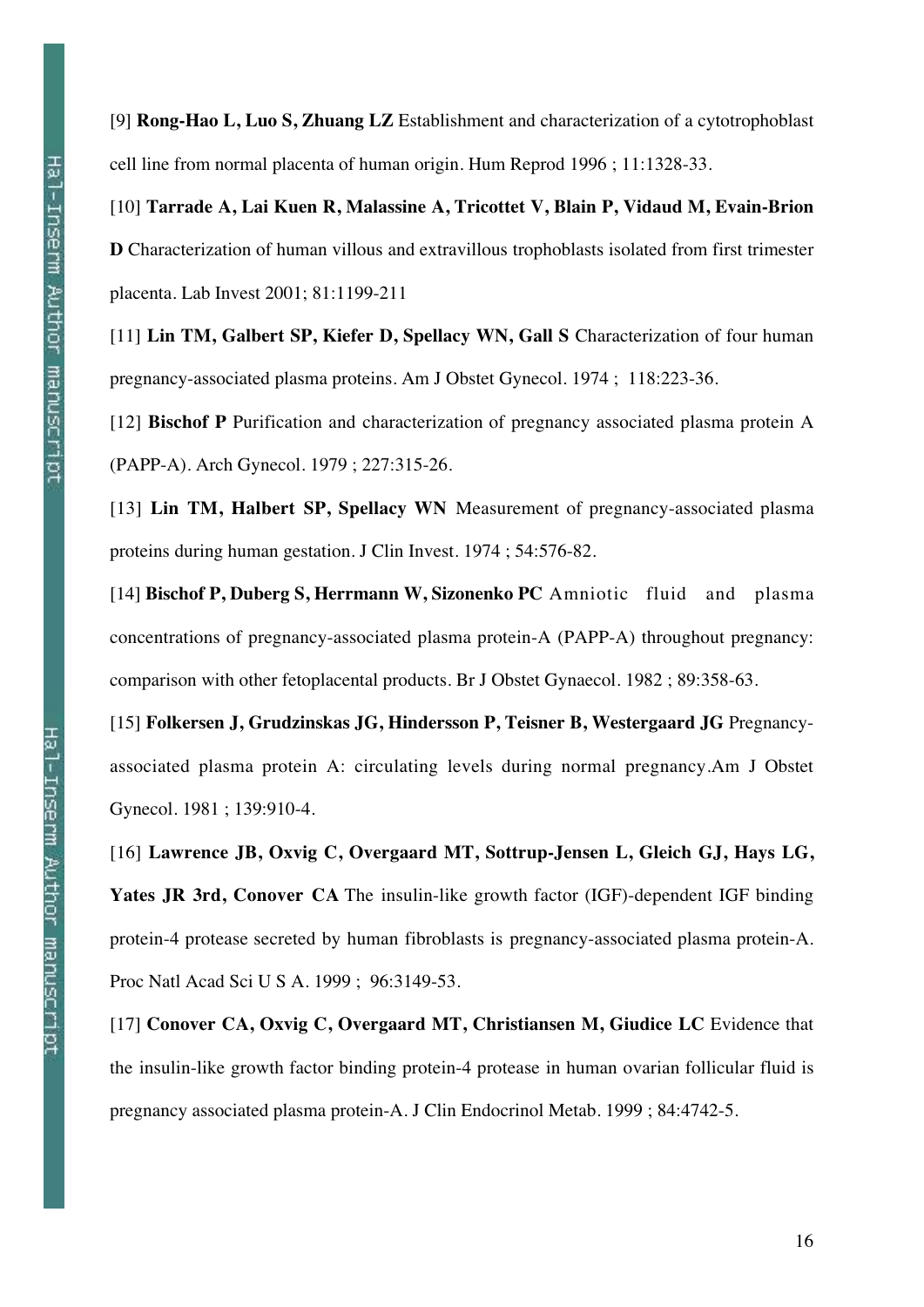[18] **Overgaard MT, Haaning J, Boldt HB, Olsen IM, Laursen LS, Christiansen M, Gleich GJ, Sottrup-Jensen L, Conover CA, Oxvig C** Expression of recombinant human pregnancy-associated plasma protein-A and identification of the proform of eosinophil major basic protein as its physiological inhibitor. J Biol Chem. 2000 ; 275:31128-33.

[19] **Byun D, Mohan S, Yoo M, Sexton C, Baylink DJ, Qin X** Pregnancy-associated plasma protein-A accounts for the insulin-like growth factor (IGF)-binding protein-4 (IGFBP-4) proteolytic activity in human pregnancy serum and enhances the mitogenic activity of IGF by degrading IGFBP-4 in vitro. J Clin Endocrinol Metab. 2001 ; 86:847-54.

[20] **Schindler AM, Bordignon P, Bischof P** Immunohistochemical localization of pregnancy-associated plasma protein A in decidua and trophoblast: comparison with human chorionic gonadotrophin and fibrin. Placenta. 1984 ;5:227-35.

[21] **Overgaard MT, Oxvig C, Christiansen M, Lawrence JB, Conover CA, Gleich GJ, Sottrup-Jensen L, Haaning J** Messenger ribonucleic acid levels of pregnancy-associated plasma protein-A and the proform of eosinophil major basic protein: expression in human reproductive and nonreproductive tissues. Biol Reprod. 1999 ; 61:1083-9.

[22] **Tornehave D, Chemnitz J, Teisner B, Folkersen J, Westergaard JG** Immunohistochemical demonstration of pregnancy-associated plasma protein A (PAPP-A) in the syncytiotrophoblast of the normal placenta at different gestational ages. Placenta. 1984 ; 5:427-31.

[23] **Bonno M, Oxvig C, Kephart GM, Wagner JM, Kristensen T, Sottrup-Jensen L, Gleich GJ** Localization of pregnancy-associated plasma protein-A and colocalization of pregnancy-associated plasma protein-A messenger ribonucleic acid and eosinophil granule major basic protein messenger ribonucleic acid in placenta. Lab Invest. 1994 ; 71:560-6.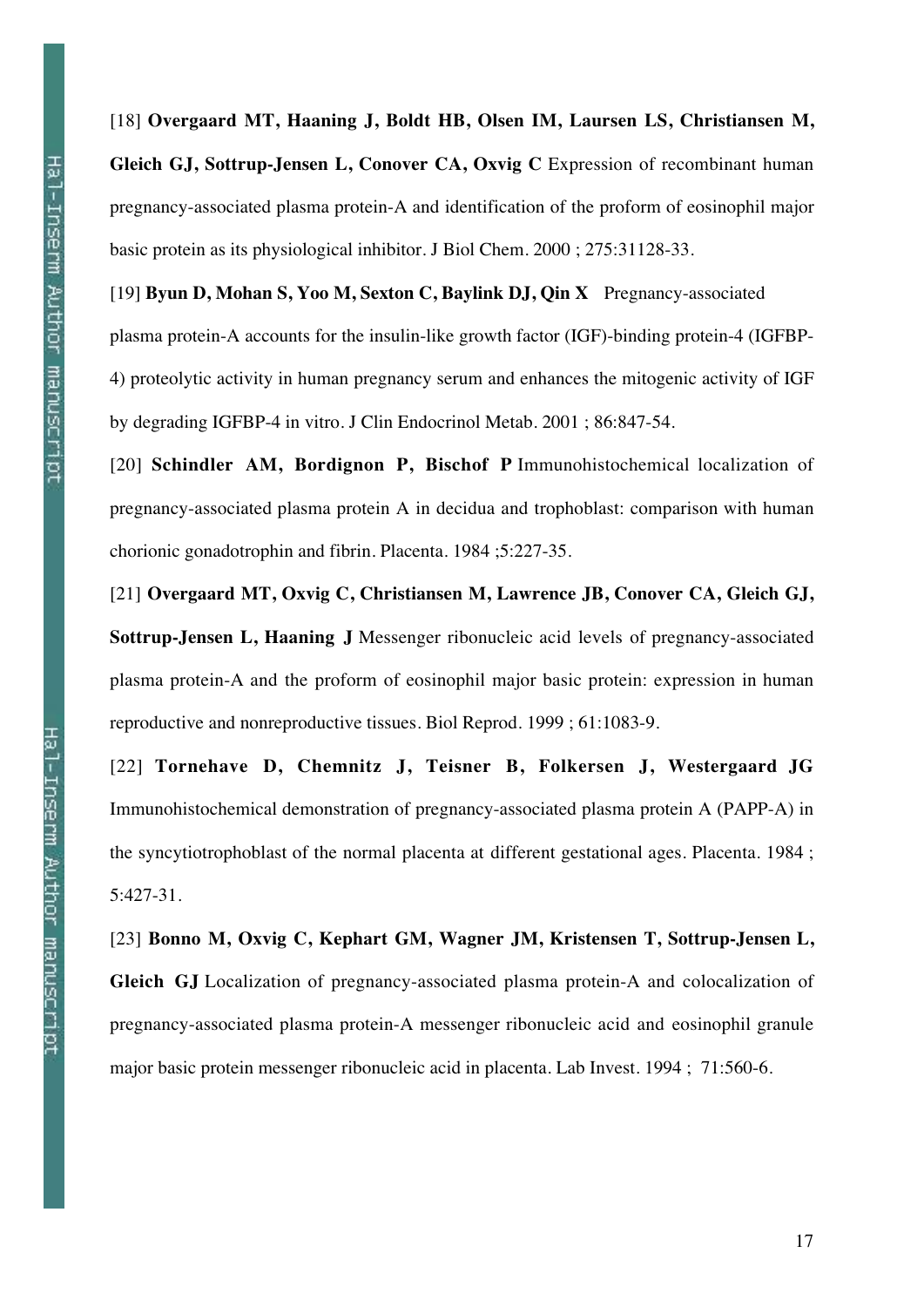[24] **Sun IY, Overgaard MT, Oxvig C, Giudice LC** Pregnancy-associated plasma protein A proteolytic activity is associated with the human placental trophoblast cell membrane. J Clin Endocrinol Metab. 2002 ; 87:5235-40.

[25] **Guibourdenche J, Frendo JL, Pidoux G, Bertin G, Luton D, Muller F, Porquet D, Evain-Brion D** Expression of pregnancy-associated plasma protein-A (PAPP-A) during human villous trophoblast differentiation in vitro. Placenta 2003 ; 24:532-9.

[26] **Bischof P** Three pregnancy proteins (PP12, PP14, and PAPP-A): their biological and clinical relevance. Am J Perinatol. 1989; 6:110-6.

[27] **Bischof P, Sizonenko MT, Herrmann WL** Trophoblastic and decidual response to RU486: effects on human chorionic gonadotrophin, human placental lactogen, prolactin and pregnancy-associated plasma protein-A production in vitro. Hum Reprod. 1986 ;1:3-6.

[28] **Barnea ER, Sanyal MK, Brami C, Bischof P** In vitro production of pregnancyassociated plasma protein-A (PAPP-A) by trophoblastic cells. Arch Gynecol. 1986 ; 237:187- 90.

[29] **Giudice LC, Conover CA, Bale L, Faessen GH, Ilg K, Sun I, Imani B, Suen LF, Irwin JC, Christiansen M, Overgaard MT, Oxvig C** Identification and regulation of the IGFBP-4 protease and its physiological inhibitor in human trophoblasts and endometrial stroma: evidence for paracrine regulation of IGF-II bioavailability in the placental bed during human implantation. J Clin Endocrinol Metab. 2002 ; 87:2359-66.

[30] **Tarrade A, Schoonjans K, Pavan L, Auwerx J, Rochette-Egly C, Evain-Brion D, Fournier T** PPARgamma/RXRalpha heterodimers control human trophoblast invasion. J Clin Endocrinol Metab 2001 ; 86:5017-24

[31] **Tarrade A, Schoonjans K, Guibourdenche J, Bidart JM, Vidaud M, Auwerx J, Rochette-Egly C, Evain-Brion D** PPAR gamma/RXR alpha heterodimers are involved in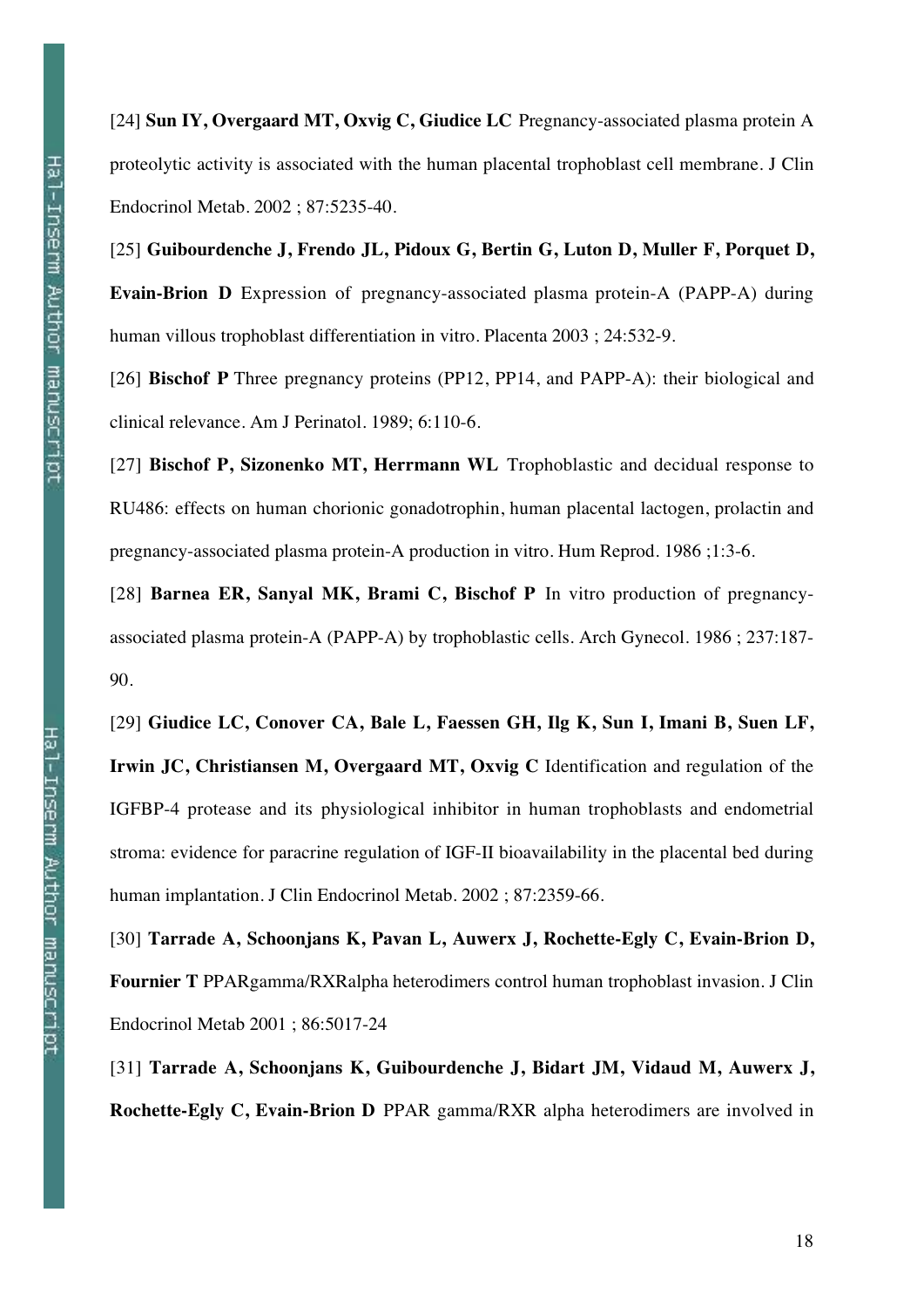[32] **Schaiff WT, Carlson MG, Smith SD, Levy R, Nelson DM, Sadovsky Y** Peroxisome proliferator-activated receptor-gamma modulates differentiation of human trophoblast in a ligand-specific manner. J Clin Endocrinol Metab. 2000 ;85: 3874-81

[33] **Kliman HJ, Nestler JE, Sermasi E, Sanger JM, Strauss JF 3rd** Purification, characterization, and in vitro differentiation of cytotrophoblasts from human term placentae. Endocrinology 1986 ; 118:1567-82

[34] **Labarca C, Paigen K** A simple, rapid, and sensitive DNA assay procedure. Anal Biochem 1980 ; 102:344-52

[35] **Pavan L, Tarrade A, Hermouet A, Delouis C, Titeux M, Vidaud M, Therond P, Evain-Brion D, Fournier T** Human invasive trophoblasts transformed with simian virus 40 provide a new tool to study the role of PPARgamma in cell invasion process. Carcinogenesis 2003 ; 24:1325-36

[36] **Bersinger NA, Meisser A, Bessou T, Seguin P, Birkhauser MH, Bischof P** Production and characterization of monoclonal antibodies against pregnancy-associated plasma protein A. Mol Hum Reprod. 1999 ; 5:675-81.

[37] **Tarrade A, Goffin F, Munaut C, Lai-Kuen R, Tricottet V, Foidart JM, Vidaud M, Frankenne F, Evain-Brion D.** Effect of matrigel on human extravillous trophoblasts differentiation: modulation of protease pattern gene expression. Biol Reprod. 2002 ; 67:1628- 37.

[38] **Malassiné A, Handschuh K, Tsatsaris V, Gerbaud P, Cheynet V, Oriol G, Mallet F and Evain-Brion D** Expression of HERV-W Env glycoprotein (syncytin) in the extravillous trophoblast of first trimester human placenta. Placenta, 2005 ; 25 :556-562.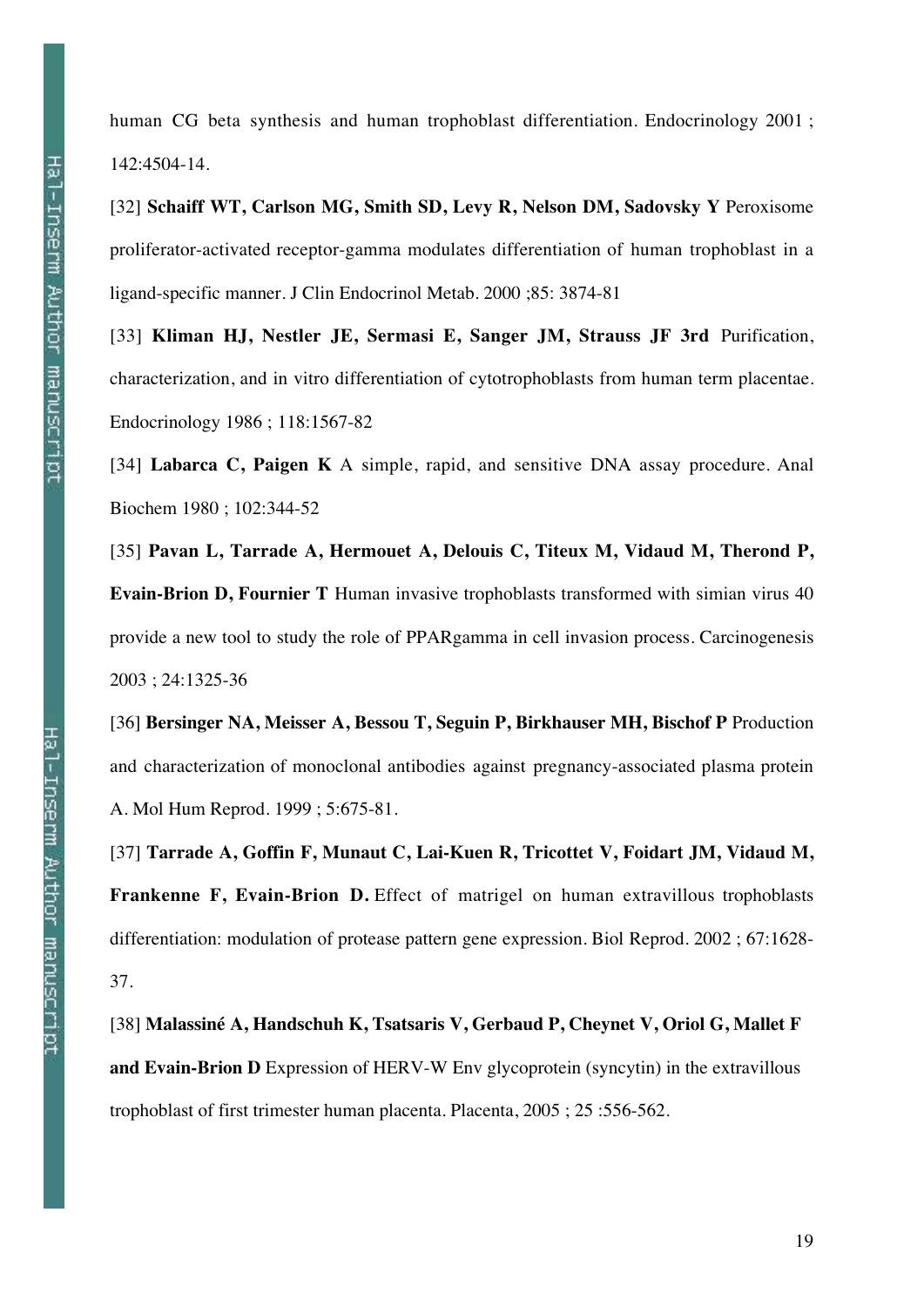[39] **Qin X, Sexton C, Byun D, Strong DD, Baylink DJ, Mohan S** Differential regulation of pregnancy associated plasma protein (PAPP)-A during pregnancy in human and mouse. Growth Horm IGF Res. 2002 ; 12:359-66.

[40] **Schindler AM, Bischof P** Histochemical localization of pregnancy-associated plasma protein A in fetal, infant, and adult organs and comparison between antisera. Gynecol Obstet Invest. 1984 ; 18:88-94.

[41] **Qin QP, Christiansen M, Oxvig C, Pettersson K, Sottrup-Jensen L, Koch C, Norgaard-Pedersen B** Double-monoclonal immunofluorometric assays for pregnancyassociated plasma protein A/proeosinophil major basic protein (PAPP-A/proMBP) complex in first-trimester maternal serum screening for Down syndrome. Clin Chem. 1997 ; 43:2323- 32.

[42] **Laursen LS, Overgaard MT, Soe R, Boldt HB, Sottrup-Jensen L, Giudice LC, Conover CA, Oxvig C** Pregnancy-associated plasma protein-A (PAPP-A) cleaves insulinlike growth factor binding protein (IGFBP)-5 independent of IGF: implications for the mechanism of IGFBP-4 proteolysis by PAPP-A.FEBS Lett. 2001 ; 504:36-40.

[43] **Hossenlopp P, Segovia B, Lassarre C, Roghani M, Bredon M, Binoux M** Evidence of enzymatic degradation of insulin-like growth factor-binding proteins in the 150K complex during pregnancy. J Clin Endocrinol Metab. 1990 ; 71:797-805.

[44] **Giudice LC, Farrell EM, Pham H, Lamson G, Rosenfeld RG** Insulin-like growth factor binding proteins in maternal serum throughout gestation and in the puerperium: effects of a pregnancy-associated serum protease activity. J Clin Endocrinol Metab. 1990 ; 71:806- 16.

[45] **Han VK, Bassett N, Walton J, Challis JR** The expression of insulin-like growth factor (IGF) and IGF-binding protein (IGFBP) genes in the human placenta and membranes: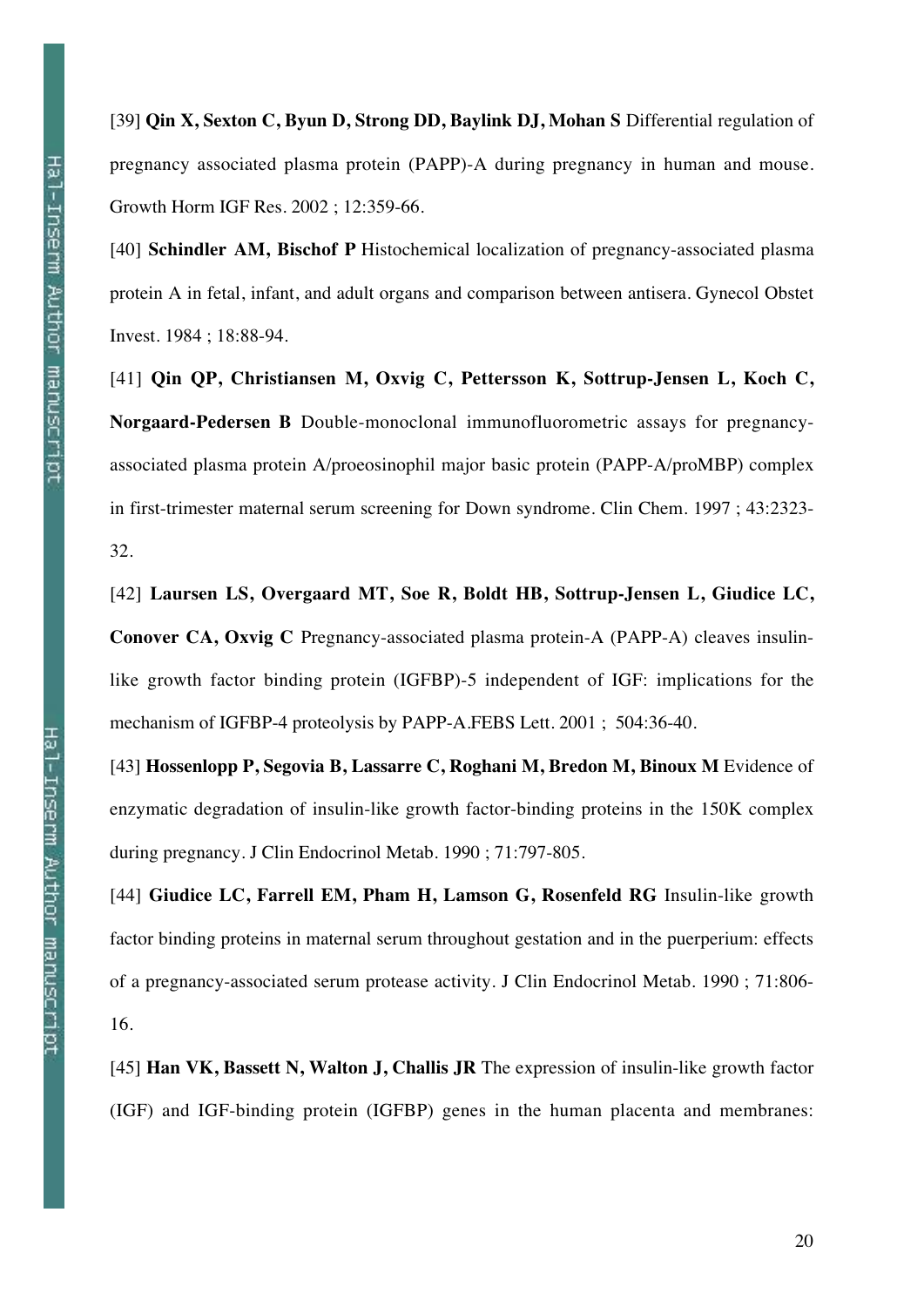evidence for IGF-IGFBP interactions at the feto-maternal interface. J Clin Endocrinol Metab. 1996 ;81:2680-93.

[46] **Jones JI, Clemmons DR** Insulin-like growth factors and their binding proteins: biological actions. Endocr Rev. 1995 ; 16:3-34.

[47] **McKinnon T, Chakraborty C, Gleeson LM, Chidiac P, Lala PK** Stimulation of human extravillous trophoblast migration by IGF-II is mediated by IGF type 2 receptor involving inhibitory G protein(s) and phosphorylation of MAPK. J Clin Endocrinol Metab. 2001 ; 86:3665-74.

[48] **Hourvitz A, Kuwahara A, Hennebold JD, Tavares AB, Negishi H, Lee TH, Erickson GF, Adashi EY** The regulated expression of the pregnancy-associated plasma protein-A in the rodent ovary: a proposed role in the development of dominant follicles and of corpora lutea. Endocrinology 2002 ; 143:1833-44.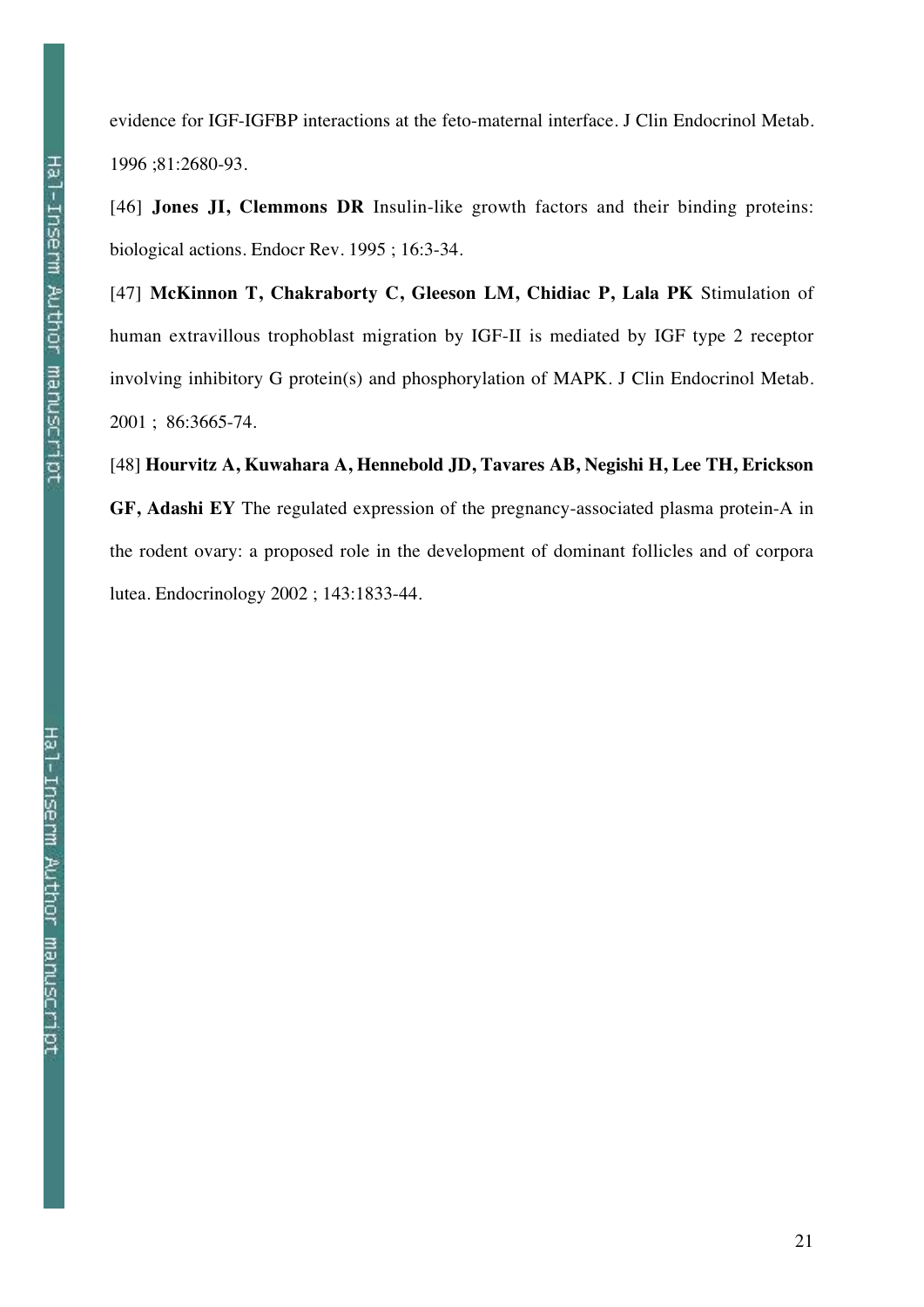### **FIGURE LEGENDS**

**Fig. 1**: *in vitro* models of human villous and extravillous cytotrophoblasts.

**A**, Structure of human implantation site. Sc : stromal core; vct : villous cytotrophoblast; st : syncytiotrophoblast; fv : floating villi; is : intervillous space; av : anchoring villi; evct : extravillous cytotrophoblast; p :proliferative evct; i : invasive evct; e : endovascular evct; gc : giant cells; d : decidual cells; usa : uterine spiral artery. **B**, Immunodetection of cytokeratin 7 in human villous and extravillous cytotrophoblast primary cultures. Upper panels – Villous cytotrophoblasts. Lower panel – Extravillous cytotrophoblasts on Matrigel. Scale bar: 20 µm.

**Fig. 2**: PAPP-A expression in human cultured VCT and EVCT.

**A**, PAPP-A expression in villous cytotrophoblasts. Immunocytochemistry at 72 h (left panel : PAPP-A detection and isotype-matched control), Scale bar: 20  $\mu$ m; transcript levels (middle panel) and secretion of PAPP-A (right panel) in VCT. **B**, Comparative PAPP-A expression in VCT and EVCT. Immunocytochemistry in 48 h-cultured EVCT (left panel : PAPP-A detection and isotype-matched control), transcript levels at 48 h (middle panel) and secretion of PAPP-A (right panel) in VCT and EVCT.

Transcripts coding for PAPP-A were quantified by RT PCR. Values were normalized to PPIA transcript levels. Values represent the mean  $\pm$  SEM of 3 to 5 independent cultures obtained from different placentas. Supernatants from 24, 48 and 72 h-cultured VCT and EVCT were collected and PAPP-A measured as described in Materials and Methods. Protein secretions were expressed as UI/L and normalized to DNA content for comparison between VCT and EVCT. Values represent the mean  $\pm$  SEM of three independent cultures obtained from three different placentas. Mann and Whitney U test was used for statistical analysis (\**P* < 0.05 and \*\*, \$\$  $P < 0.01$ ).